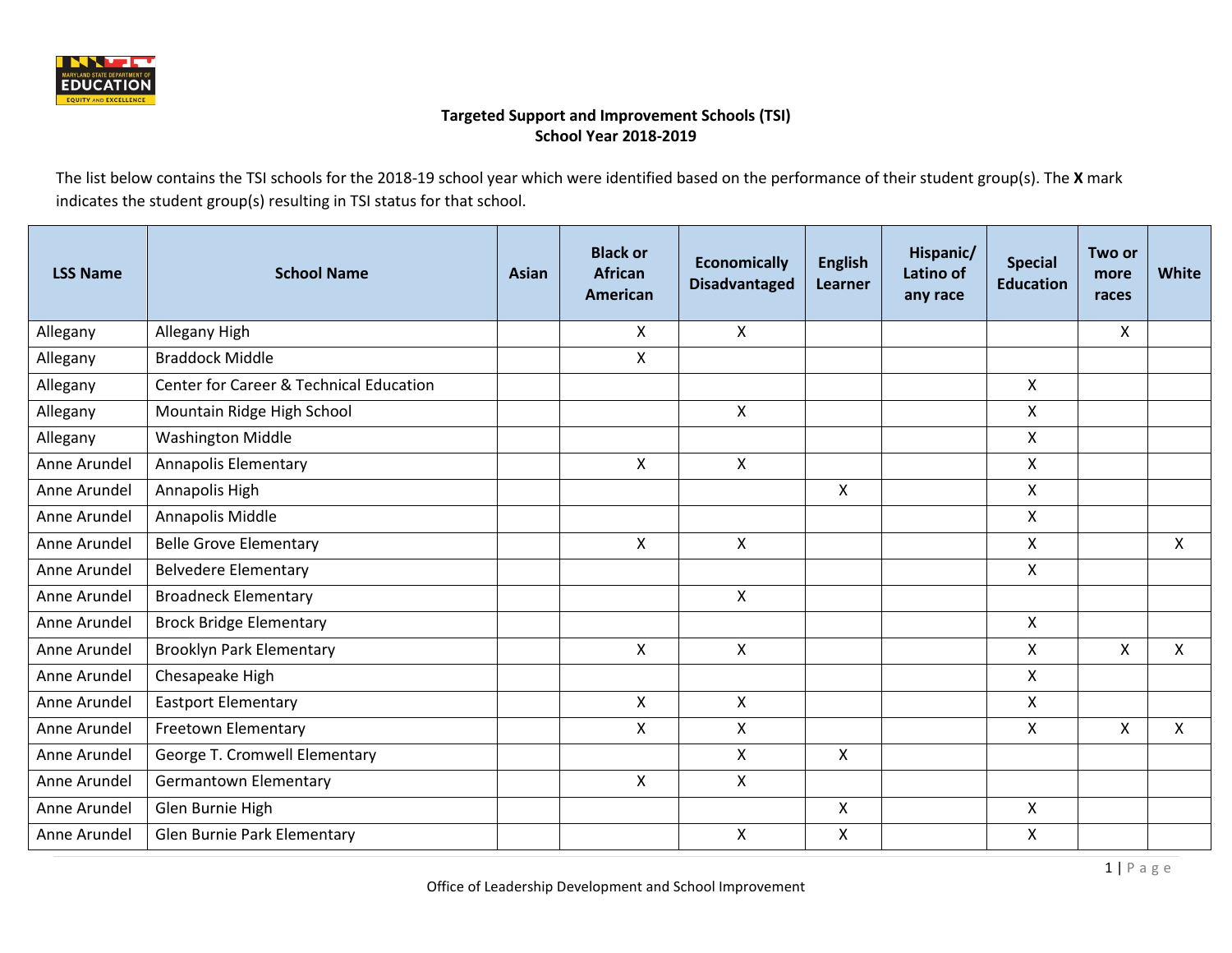

| <b>LSS Name</b> | <b>School Name</b>               | Asian | <b>Black or</b><br><b>African</b><br><b>American</b> | <b>Economically</b><br><b>Disadvantaged</b> | <b>English</b><br>Learner | Hispanic/<br>Latino of<br>any race | <b>Special</b><br><b>Education</b> | Two or<br>more<br>races | <b>White</b>              |
|-----------------|----------------------------------|-------|------------------------------------------------------|---------------------------------------------|---------------------------|------------------------------------|------------------------------------|-------------------------|---------------------------|
| Anne Arundel    | Hebron - Harman Elementary       |       |                                                      | X                                           |                           |                                    | $\mathsf{X}$                       |                         |                           |
| Anne Arundel    | <b>High Point Elementary</b>     |       |                                                      | X                                           |                           |                                    |                                    |                         |                           |
| Anne Arundel    | <b>Hillsmere Elementary</b>      |       |                                                      |                                             |                           |                                    | $\mathsf{X}$                       |                         |                           |
| Anne Arundel    | <b>Hilltop Elementary</b>        |       | $\boldsymbol{\mathsf{X}}$                            | $\mathsf{X}$                                |                           |                                    | $\mathsf{X}$                       |                         |                           |
| Anne Arundel    | Jacobsville Elementary           |       |                                                      | X                                           |                           |                                    | $\mathsf{X}$                       |                         |                           |
| Anne Arundel    | Jessup Elementary                |       |                                                      |                                             |                           |                                    | $\mathsf{X}$                       |                         |                           |
| Anne Arundel    | Marley Elementary                |       |                                                      |                                             |                           |                                    | $\mathsf{X}$                       |                         |                           |
| Anne Arundel    | <b>Meade Heights Elementary</b>  |       |                                                      | $\mathsf{X}$                                |                           |                                    |                                    |                         |                           |
| Anne Arundel    | Meade High                       |       |                                                      |                                             | $\mathsf{X}$              |                                    |                                    |                         |                           |
| Anne Arundel    | Monarch Academy                  |       |                                                      | X                                           |                           |                                    | $\mathsf{X}$                       |                         |                           |
| Anne Arundel    | Monarch Academy Annapolis ES     |       | $\mathsf{X}$                                         | $\mathsf{X}$                                |                           | $\mathsf{X}$                       | $\mathsf{x}$                       |                         |                           |
| Anne Arundel    | Nantucket Elementary             |       |                                                      | X                                           |                           |                                    |                                    |                         |                           |
| Anne Arundel    | <b>Odenton Elementary</b>        |       | X                                                    | $\mathsf{X}$                                |                           |                                    |                                    |                         |                           |
| Anne Arundel    | Old Mill High                    |       |                                                      |                                             | X                         |                                    |                                    |                         |                           |
| Anne Arundel    | Old Mill Middle South            |       |                                                      |                                             | $\mathsf{x}$              |                                    |                                    |                         |                           |
| Anne Arundel    | Park Elementary                  |       |                                                      | X                                           |                           |                                    |                                    |                         | $\boldsymbol{\mathsf{X}}$ |
| Anne Arundel    | Pershing Hill Elementary         |       |                                                      |                                             |                           |                                    | $\mathsf{X}$                       |                         |                           |
| Anne Arundel    | <b>Point Pleasant Elementary</b> |       |                                                      | $\mathsf{X}$                                |                           |                                    |                                    |                         |                           |
| Anne Arundel    | Richard Henry Lee Elementary     |       |                                                      | $\mathsf{X}$                                |                           |                                    |                                    |                         |                           |
| Anne Arundel    | <b>Ridgeway Elementary</b>       |       |                                                      |                                             |                           |                                    | $\mathsf{X}$                       |                         |                           |
| Anne Arundel    | <b>Rippling Woods Elementary</b> |       |                                                      | $\mathsf{X}$                                |                           |                                    | $\mathsf{X}$                       |                         |                           |
| Anne Arundel    | Seven Oaks Elementary            |       |                                                      |                                             |                           |                                    | X                                  |                         |                           |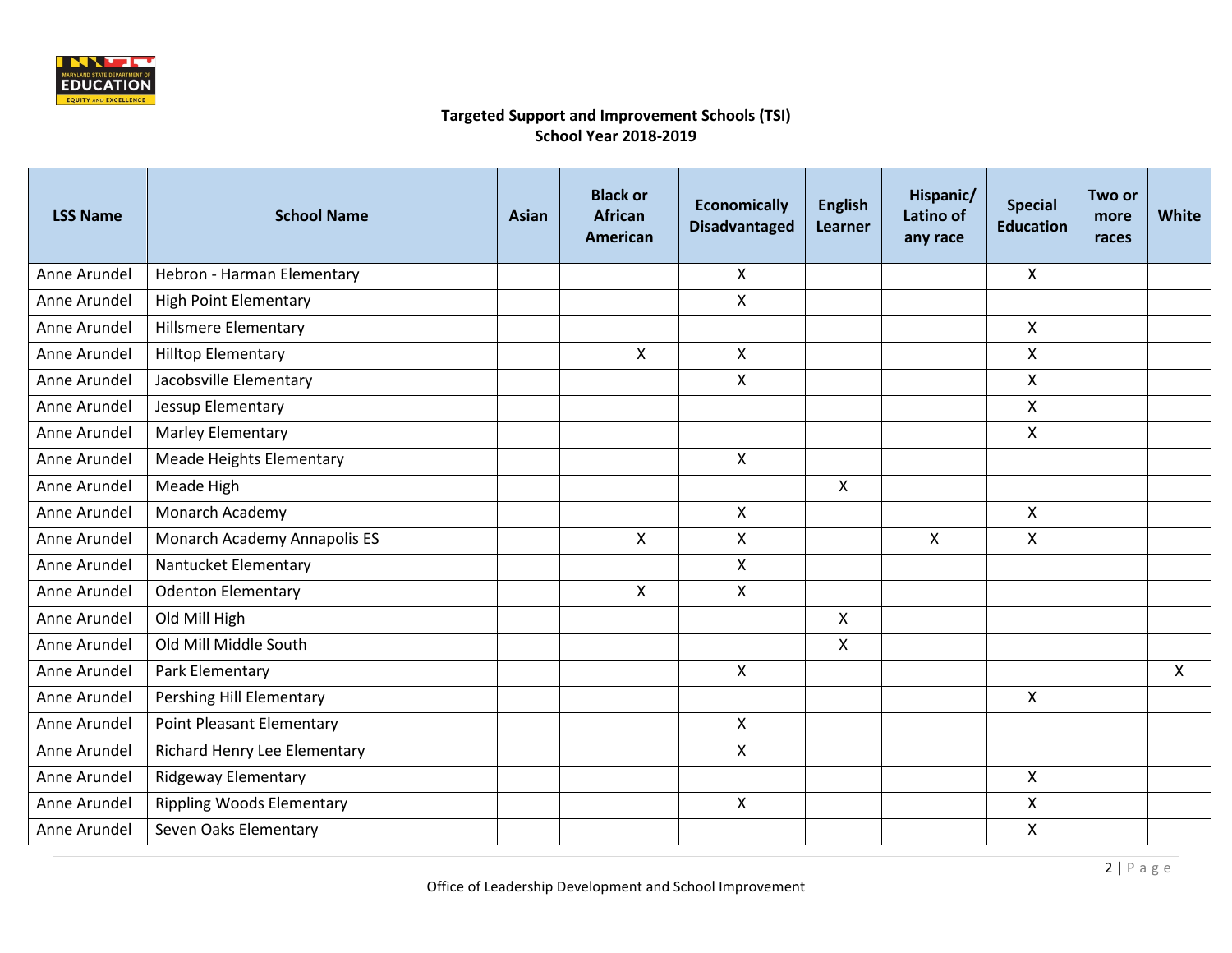

| <b>LSS Name</b>       | <b>School Name</b>                          | <b>Asian</b> | <b>Black or</b><br><b>African</b><br><b>American</b> | <b>Economically</b><br><b>Disadvantaged</b> | <b>English</b><br><b>Learner</b> | Hispanic/<br>Latino of<br>any race | <b>Special</b><br><b>Education</b> | Two or<br>more<br>races | White |
|-----------------------|---------------------------------------------|--------------|------------------------------------------------------|---------------------------------------------|----------------------------------|------------------------------------|------------------------------------|-------------------------|-------|
| Anne Arundel          | Shady Side Elementary                       |              |                                                      |                                             |                                  |                                    | X                                  |                         |       |
| Anne Arundel          | Southern High                               |              |                                                      |                                             |                                  |                                    | X                                  |                         |       |
| Anne Arundel          | Southgate Elementary                        |              |                                                      |                                             |                                  |                                    | X                                  |                         |       |
| Anne Arundel          | <b>Tyler Heights Elementary</b>             |              |                                                      | $\mathsf{X}$                                |                                  |                                    | X                                  |                         |       |
| Anne Arundel          | Van Bokkelen Elementary                     |              | $\mathsf{X}$                                         | $\mathsf{X}$                                |                                  |                                    | X                                  |                         |       |
| Anne Arundel          | Walter S. Mills - Parole Elementary         |              | X                                                    | X.                                          | X                                |                                    |                                    |                         |       |
| Anne Arundel          | Waugh Chapel Elementary                     |              |                                                      | X                                           |                                  |                                    |                                    |                         |       |
| <b>Baltimore City</b> | Afya Public Charter School                  |              |                                                      |                                             |                                  |                                    | $\mathsf{X}$                       |                         |       |
| <b>Baltimore City</b> | Arlington Elementary/Middle                 |              |                                                      |                                             |                                  | X                                  | X                                  |                         |       |
| <b>Baltimore City</b> | <b>Armistead Gardens Elementary</b>         |              | $\mathsf{X}$                                         |                                             | $\mathsf{X}$                     |                                    | X                                  |                         |       |
| <b>Baltimore City</b> | Arundel Elementary/Middle                   |              | $\mathsf{X}$                                         | $\mathsf{x}$                                |                                  |                                    | X                                  |                         |       |
| <b>Baltimore City</b> | <b>Baltimore Collegiate School for Boys</b> |              |                                                      | X                                           |                                  |                                    | X                                  |                         |       |
| <b>Baltimore City</b> | <b>Baltimore Design School</b>              |              |                                                      | X                                           |                                  |                                    | X                                  |                         |       |
| <b>Baltimore City</b> | <b>Baltimore International Academy</b>      |              |                                                      |                                             |                                  |                                    | X                                  |                         |       |
| <b>Baltimore City</b> | Baltimore Montessori Public Charter School  |              |                                                      |                                             |                                  |                                    | X                                  |                         |       |
| <b>Baltimore City</b> | <b>Bay-Brook Elementary</b>                 |              | X                                                    | X                                           | X                                |                                    | X                                  |                         |       |
| <b>Baltimore City</b> | <b>Beechfield Elementary</b>                |              | $\boldsymbol{\mathsf{X}}$                            | $\mathsf{X}$                                |                                  |                                    | $\mathsf{X}$                       |                         |       |
| <b>Baltimore City</b> | <b>Belmont Elementary</b>                   |              |                                                      |                                             |                                  |                                    | X                                  |                         |       |
| <b>Baltimore City</b> | Brehms Lane Public Charter School           |              |                                                      |                                             |                                  |                                    | $\mathsf{X}$                       |                         |       |
| <b>Baltimore City</b> | <b>Callaway Elementary</b>                  |              |                                                      |                                             |                                  |                                    | X                                  |                         |       |
| <b>Baltimore City</b> | Carver Vocational-Technical High            |              |                                                      |                                             |                                  |                                    | $\mathsf{X}$                       |                         |       |
| <b>Baltimore City</b> | <b>Cecil Elementary</b>                     |              |                                                      |                                             |                                  |                                    | X                                  |                         |       |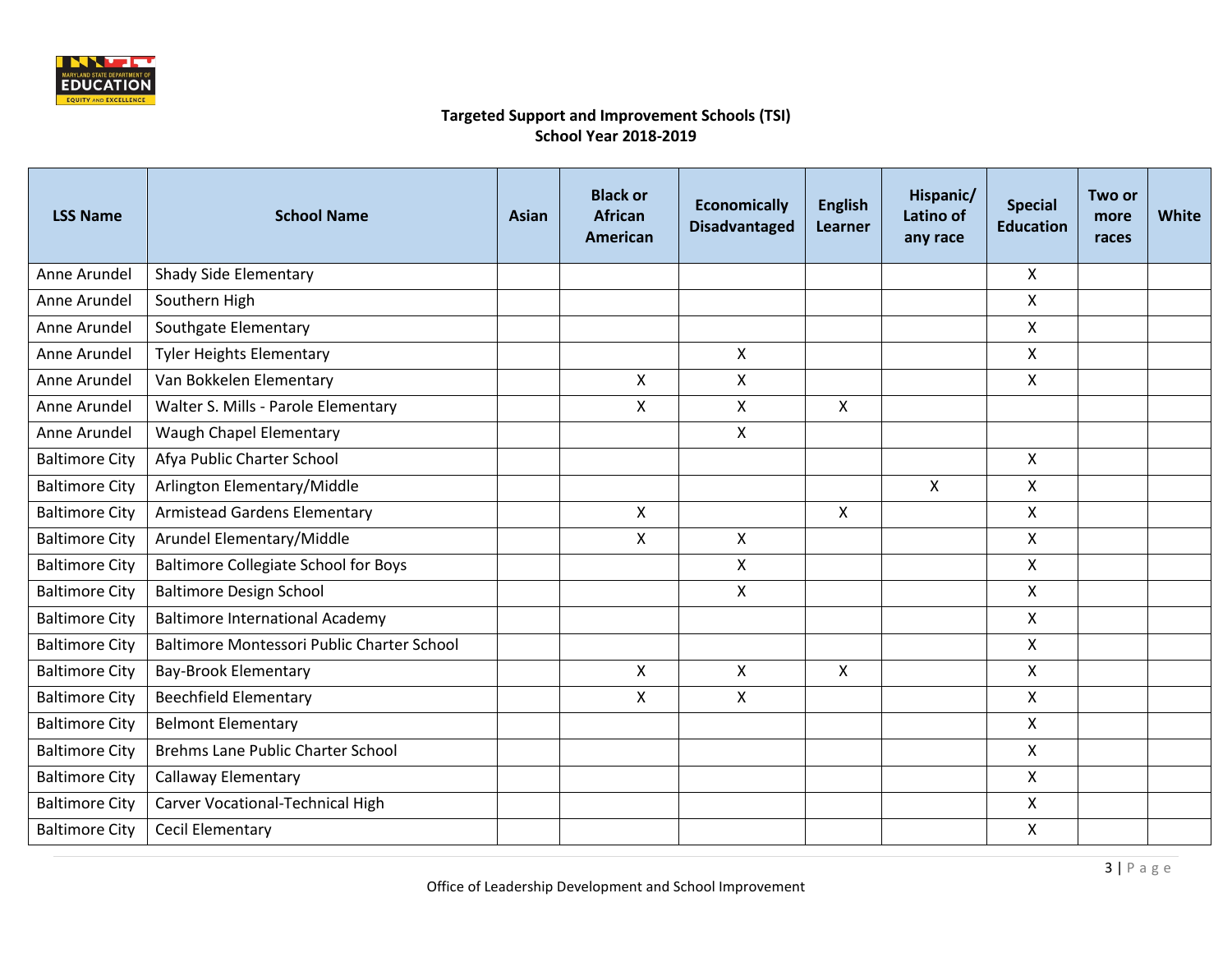

| <b>LSS Name</b>       | <b>School Name</b>                                  | <b>Asian</b> | <b>Black or</b><br><b>African</b><br><b>American</b> | <b>Economically</b><br><b>Disadvantaged</b> | <b>English</b><br><b>Learner</b> | Hispanic/<br>Latino of<br>any race | <b>Special</b><br><b>Education</b> | Two or<br>more<br>races | <b>White</b>              |
|-----------------------|-----------------------------------------------------|--------------|------------------------------------------------------|---------------------------------------------|----------------------------------|------------------------------------|------------------------------------|-------------------------|---------------------------|
| <b>Baltimore City</b> | <b>Charles Carroll Barrister Elementary</b>         |              |                                                      |                                             |                                  |                                    | X                                  |                         |                           |
| <b>Baltimore City</b> | <b>City Neighbors Charter School</b>                |              |                                                      | $\mathsf{X}$                                |                                  |                                    | X                                  |                         |                           |
| <b>Baltimore City</b> | <b>City Neighbors Hamilton</b>                      |              | X                                                    |                                             |                                  |                                    | X                                  |                         |                           |
| <b>Baltimore City</b> | City Neighbors High School                          |              |                                                      | X                                           |                                  |                                    | X                                  |                         | X                         |
| <b>Baltimore City</b> | <b>City Springs Elementary</b>                      |              |                                                      |                                             |                                  |                                    | X                                  |                         |                           |
| <b>Baltimore City</b> | <b>Collington Square Elementary</b>                 |              |                                                      |                                             |                                  |                                    | X                                  |                         |                           |
| <b>Baltimore City</b> | Commodore John Rogers Elementary                    |              |                                                      |                                             |                                  |                                    | X                                  |                         |                           |
| <b>Baltimore City</b> | Coppin Academy                                      |              |                                                      | Χ                                           |                                  |                                    | X                                  |                         |                           |
| <b>Baltimore City</b> | <b>Creative City Public Charter School</b>          |              |                                                      | X                                           |                                  |                                    | X                                  |                         |                           |
| <b>Baltimore City</b> | <b>Cross Country Elementary</b>                     |              |                                                      | X                                           |                                  |                                    | X                                  |                         |                           |
| <b>Baltimore City</b> | <b>Curtis Bay Elementary</b>                        |              | X                                                    | X                                           |                                  | X                                  | X                                  |                         | $\boldsymbol{\mathsf{X}}$ |
| <b>Baltimore City</b> | Dickey Hill Elementary/Middle                       |              |                                                      |                                             |                                  |                                    | $\pmb{\mathsf{X}}$                 |                         |                           |
| <b>Baltimore City</b> | Dorothy I. Height Elementary School                 |              |                                                      |                                             |                                  |                                    | X                                  |                         |                           |
| <b>Baltimore City</b> | Dr. Bernard Harris, Sr. Elementary                  |              |                                                      |                                             |                                  |                                    | X                                  |                         |                           |
| <b>Baltimore City</b> | Dr. Martin Luther King, Jr. Elementary              |              | $\mathsf{X}$                                         | X                                           |                                  |                                    | X                                  |                         |                           |
| <b>Baltimore City</b> | <b>Edgecombe Circle Elementary</b>                  |              |                                                      |                                             |                                  |                                    | X                                  |                         |                           |
| <b>Baltimore City</b> | Elmer A. Henderson: Johns Hopkins Partner<br>School |              |                                                      |                                             |                                  |                                    | X                                  |                         |                           |
| <b>Baltimore City</b> | <b>Fallstaff Elementary</b>                         |              |                                                      | X                                           |                                  |                                    | $\mathsf{X}$                       |                         |                           |
| <b>Baltimore City</b> | Francis Scott Key Elementary/Middle                 |              |                                                      | X                                           |                                  |                                    | X                                  |                         |                           |
| <b>Baltimore City</b> | Franklin Square Elementary                          |              |                                                      |                                             |                                  |                                    | X                                  |                         |                           |
| <b>Baltimore City</b> | Frederick Douglass High                             |              | X                                                    | X                                           |                                  |                                    | X                                  |                         |                           |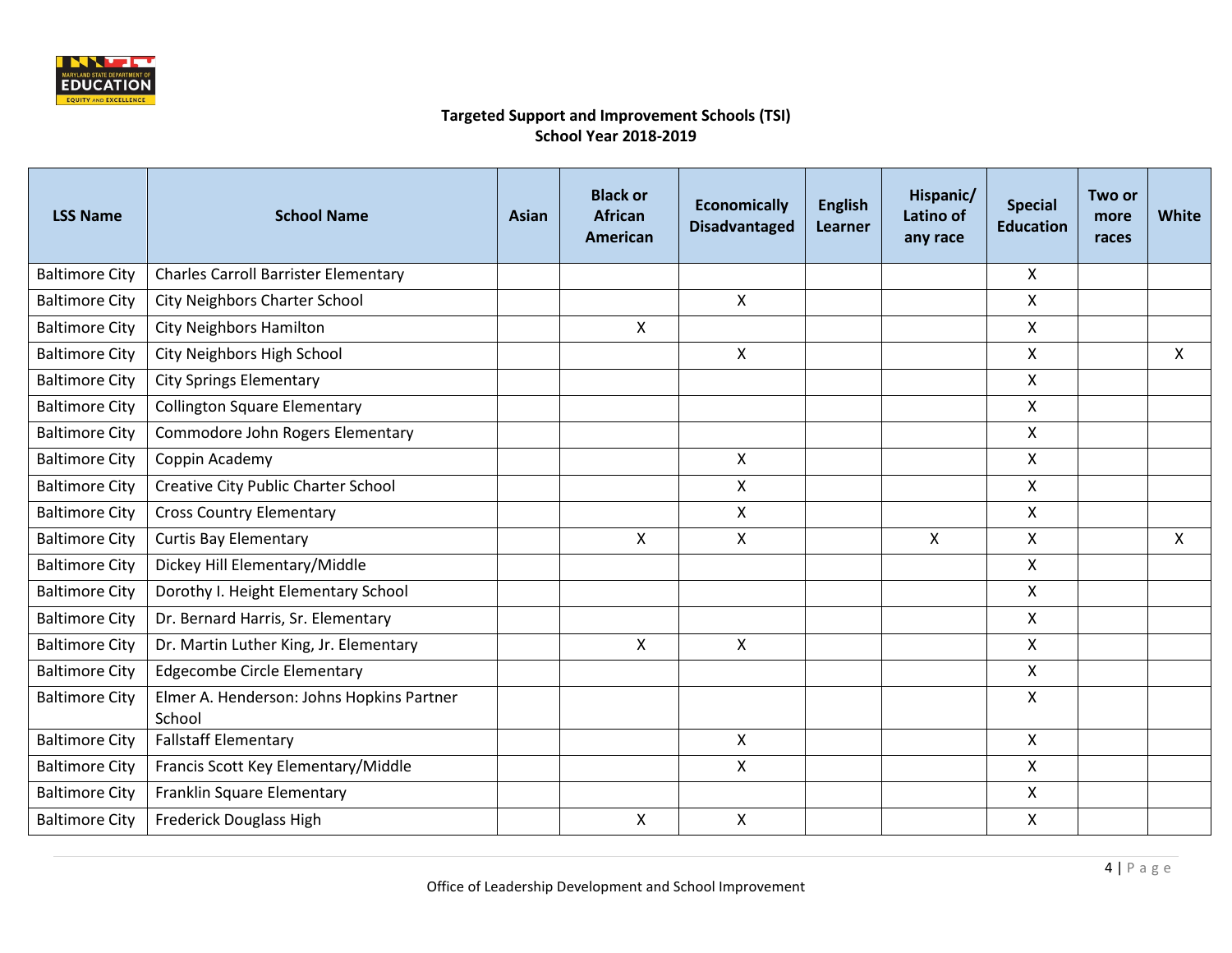

| <b>LSS Name</b>       | <b>School Name</b>                         | Asian | <b>Black or</b><br><b>African</b><br><b>American</b> | <b>Economically</b><br><b>Disadvantaged</b> | <b>English</b><br>Learner | Hispanic/<br>Latino of<br>any race | <b>Special</b><br><b>Education</b> | Two or<br>more<br>races | White        |
|-----------------------|--------------------------------------------|-------|------------------------------------------------------|---------------------------------------------|---------------------------|------------------------------------|------------------------------------|-------------------------|--------------|
| <b>Baltimore City</b> | <b>Garrett Heights Elementary</b>          |       | X                                                    | X                                           |                           |                                    | $\mathsf{X}$                       |                         |              |
| <b>Baltimore City</b> | George Washington Elementary               |       |                                                      |                                             |                           |                                    | $\pmb{\times}$                     |                         |              |
| <b>Baltimore City</b> | <b>Gilmor Elementary</b>                   |       |                                                      |                                             |                           |                                    | X                                  |                         |              |
| <b>Baltimore City</b> | Glenmount Elementary/Middle                |       |                                                      |                                             |                           |                                    | X                                  |                         |              |
| <b>Baltimore City</b> | <b>Govans Elementary</b>                   |       |                                                      |                                             |                           |                                    | X                                  |                         |              |
| <b>Baltimore City</b> | Graceland Park/O'Donnel Heights Elementary |       | X                                                    |                                             |                           |                                    | X                                  |                         |              |
| <b>Baltimore City</b> | <b>Green Street Academy</b>                |       |                                                      | $\mathsf{x}$                                |                           |                                    | $\mathsf{X}$                       |                         |              |
| <b>Baltimore City</b> | Guilford Elementary/Middle                 |       | $\boldsymbol{\mathsf{X}}$                            | X                                           |                           |                                    | $\mathsf{X}$                       |                         |              |
| <b>Baltimore City</b> | Hampden                                    |       |                                                      |                                             |                           |                                    | $\mathsf{X}$                       |                         |              |
| <b>Baltimore City</b> | Hazelwood Elementary/Middle                |       |                                                      | X                                           |                           |                                    | $\mathsf{X}$                       |                         |              |
| <b>Baltimore City</b> | Highlandtown Elementary #XX5               |       | $\mathsf{X}$                                         |                                             |                           |                                    | $\mathsf{X}$                       |                         |              |
| <b>Baltimore City</b> | Highlandtown Elementary #X37               |       |                                                      |                                             |                           |                                    | $\boldsymbol{\mathsf{X}}$          |                         | $\mathsf{X}$ |
| <b>Baltimore City</b> | <b>Hilton Elementary</b>                   |       |                                                      | X                                           |                           | X                                  | $\boldsymbol{\mathsf{X}}$          |                         |              |
| <b>Baltimore City</b> | <b>Holabird Elementary</b>                 |       |                                                      |                                             |                           |                                    | $\mathsf{X}$                       |                         | $\mathsf{X}$ |
| <b>Baltimore City</b> | James Mosher Elementary                    |       |                                                      |                                             |                           |                                    | X                                  |                         |              |
| <b>Baltimore City</b> | John Ruhrah Elementary                     |       |                                                      |                                             |                           |                                    | X                                  |                         |              |
| <b>Baltimore City</b> | Johnston Square Elementary                 |       |                                                      |                                             |                           |                                    | $\pmb{\times}$                     |                         |              |
| <b>Baltimore City</b> | Joseph C. Briscoe Academy                  |       | $\mathsf{X}$                                         |                                             |                           |                                    | $\pmb{\times}$                     |                         |              |
| <b>Baltimore City</b> | <b>KIPP Academy</b>                        |       | $\mathsf{X}$                                         | X                                           |                           |                                    | $\mathsf{X}$                       |                         |              |
| <b>Baltimore City</b> | Lakeland Elementary/Middle                 |       |                                                      |                                             |                           |                                    | $\mathsf{X}$                       |                         |              |
| <b>Baltimore City</b> | Leith Walk Elementary                      |       |                                                      |                                             | $\mathsf{X}$              |                                    | $\mathsf{X}$                       |                         |              |
| <b>Baltimore City</b> | Lillie May Carroll Jackson School          |       | $\pmb{\mathsf{X}}$                                   |                                             |                           |                                    |                                    |                         |              |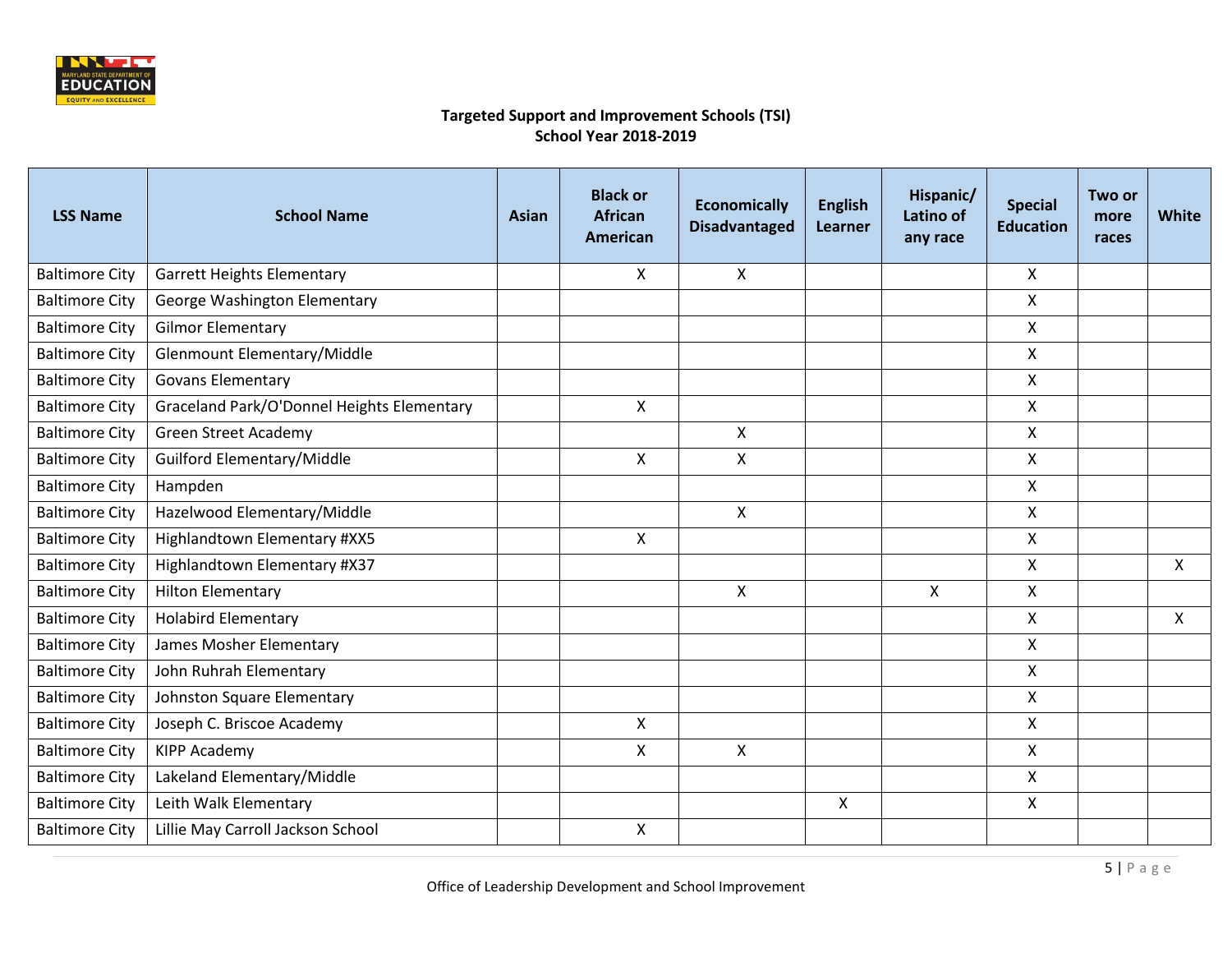

| <b>LSS Name</b>       | <b>School Name</b>                         | Asian | <b>Black or</b><br><b>African</b><br><b>American</b> | <b>Economically</b><br><b>Disadvantaged</b> | <b>English</b><br>Learner | Hispanic/<br>Latino of<br>any race | <b>Special</b><br><b>Education</b> | Two or<br>more<br>races | White |
|-----------------------|--------------------------------------------|-------|------------------------------------------------------|---------------------------------------------|---------------------------|------------------------------------|------------------------------------|-------------------------|-------|
| <b>Baltimore City</b> | <b>Lyndhurst Elementary</b>                |       |                                                      |                                             |                           |                                    | X                                  |                         |       |
| <b>Baltimore City</b> | <b>Maree Garnett Farring Elementary</b>    |       | X                                                    | X                                           |                           |                                    | X                                  |                         | X     |
| <b>Baltimore City</b> | <b>Margaret Brent Elementary</b>           |       |                                                      |                                             |                           |                                    | X                                  |                         |       |
| <b>Baltimore City</b> | Mary Ann Winterling Elementary at Bentalou |       |                                                      |                                             |                           |                                    | X                                  |                         |       |
| <b>Baltimore City</b> | Montebello Elementary                      |       | X                                                    | $\mathsf{X}$                                |                           |                                    | X                                  |                         |       |
| <b>Baltimore City</b> | Morrell Park Elementary/Middle             |       |                                                      |                                             |                           |                                    | X                                  |                         |       |
| <b>Baltimore City</b> | Mount Royal Elementary/Middle              |       |                                                      | $\mathsf{x}$                                |                           |                                    | X                                  |                         |       |
| <b>Baltimore City</b> | N.A.C.A. Freedom and Democracy Academy II  |       | X                                                    |                                             |                           |                                    | X                                  |                         |       |
| <b>Baltimore City</b> | North Bend Elementary                      |       |                                                      |                                             |                           |                                    | X                                  |                         |       |
| <b>Baltimore City</b> | Roland Park Elementary/Middle              |       |                                                      | X                                           |                           |                                    | X                                  |                         |       |
| <b>Baltimore City</b> | <b>Rosemont Elementary</b>                 |       |                                                      |                                             |                           |                                    | X                                  |                         |       |
| <b>Baltimore City</b> | Sarah M. Roach Elementary                  |       |                                                      |                                             |                           |                                    | X                                  |                         |       |
| <b>Baltimore City</b> | Sharp-Leadenhall Elementary                |       |                                                      | X                                           |                           |                                    |                                    |                         |       |
| <b>Baltimore City</b> | Sinclair Lane Elementary                   |       |                                                      |                                             |                           |                                    | X                                  |                         |       |
| <b>Baltimore City</b> | Southwest Baltimore Charter School         |       |                                                      |                                             |                           |                                    | X                                  |                         | X     |
| <b>Baltimore City</b> | The Mount Washington School                |       |                                                      |                                             |                           |                                    | X                                  |                         |       |
| <b>Baltimore City</b> | Thomas Jefferson Elementary                |       |                                                      |                                             |                           |                                    | X                                  |                         |       |
| <b>Baltimore City</b> | Thomas Johnson Elementary                  |       |                                                      |                                             | X                         |                                    | $\mathsf{X}$                       |                         |       |
| <b>Baltimore City</b> | Violetville Elementary/Middle              |       |                                                      |                                             | X                         | $\mathsf{x}$                       | X                                  |                         |       |
| <b>Baltimore City</b> | Vivien T. Thomas Medical Arts Academy      |       |                                                      | X                                           |                           |                                    | X                                  |                         |       |
| <b>Baltimore City</b> | Walter P. Carter Elementary                |       |                                                      |                                             |                           |                                    | X                                  |                         |       |
| <b>Baltimore City</b> | <b>Waverly Elementary</b>                  |       |                                                      | X                                           |                           |                                    | X                                  |                         |       |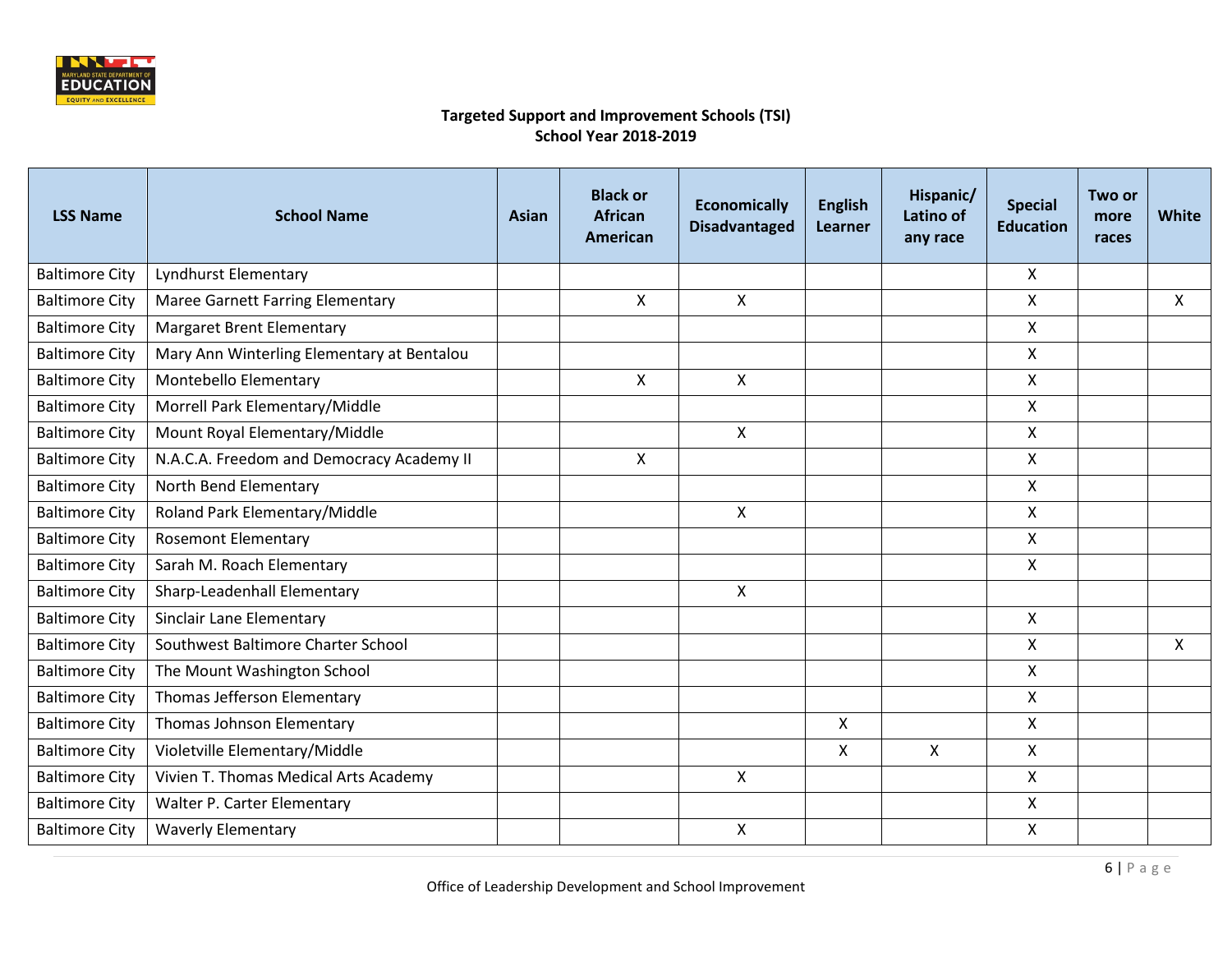

| <b>LSS Name</b>               | <b>School Name</b>              | <b>Asian</b> | <b>Black or</b><br><b>African</b><br>American | <b>Economically</b><br><b>Disadvantaged</b> | <b>English</b><br>Learner | Hispanic/<br>Latino of<br>any race | <b>Special</b><br><b>Education</b> | Two or<br>more<br>races | White |
|-------------------------------|---------------------------------|--------------|-----------------------------------------------|---------------------------------------------|---------------------------|------------------------------------|------------------------------------|-------------------------|-------|
| <b>Baltimore City</b>         | <b>Westport Academy</b>         |              | X                                             | $\mathsf{X}$                                |                           |                                    | $\mathsf{X}$                       |                         |       |
| <b>Baltimore City</b>         | <b>William Paca Elementary</b>  |              | $\mathsf{X}$                                  | X                                           |                           |                                    | $\mathsf{X}$                       |                         |       |
| <b>Baltimore City</b>         | <b>Windsor Hills Elementary</b> |              | Χ                                             | X                                           |                           |                                    |                                    |                         |       |
| <b>Baltimore City</b>         | <b>Wolfe Street Academy</b>     |              |                                               |                                             |                           |                                    | $\mathsf{X}$                       |                         |       |
| <b>Baltimore City</b>         | Woodhome Elementary/Middle      |              |                                               |                                             |                           |                                    | $\mathsf{X}$                       |                         |       |
| Baltimore<br>County           | <b>Arbutus Elementary</b>       |              |                                               |                                             |                           |                                    | $\mathsf{X}$                       |                         |       |
| Baltimore                     | <b>Arbutus Middle</b>           |              |                                               |                                             |                           |                                    | $\mathsf{X}$                       |                         |       |
| County<br>Baltimore<br>County | <b>Battle Grove Elementary</b>  |              | $\mathsf{X}$                                  |                                             |                           |                                    | $\mathsf{X}$                       |                         |       |
| Baltimore<br>County           | <b>Charlesmont Elementary</b>   |              |                                               |                                             |                           |                                    | $\mathsf{X}$                       |                         |       |
| Baltimore<br>County           | Chesapeake High                 |              |                                               | X                                           |                           |                                    | $\mathsf{X}$                       | X                       |       |
| Baltimore<br>County           | <b>Crossroads Center</b>        |              | $\mathsf{X}$                                  | X                                           |                           |                                    |                                    |                         | X     |
| Baltimore<br>County           | Deep Creek Elementary           |              |                                               |                                             |                           | $\pmb{\times}$                     |                                    |                         |       |
| Baltimore<br>County           | Deep Creek Middle               |              |                                               |                                             |                           |                                    | $\mathsf{X}$                       |                         |       |
| Baltimore<br>County           | <b>Dundalk Elementary</b>       |              |                                               |                                             |                           |                                    | $\mathsf{X}$                       |                         |       |
| Baltimore<br>County           | Dundalk High                    |              |                                               |                                             | $\mathsf{X}$              |                                    |                                    |                         |       |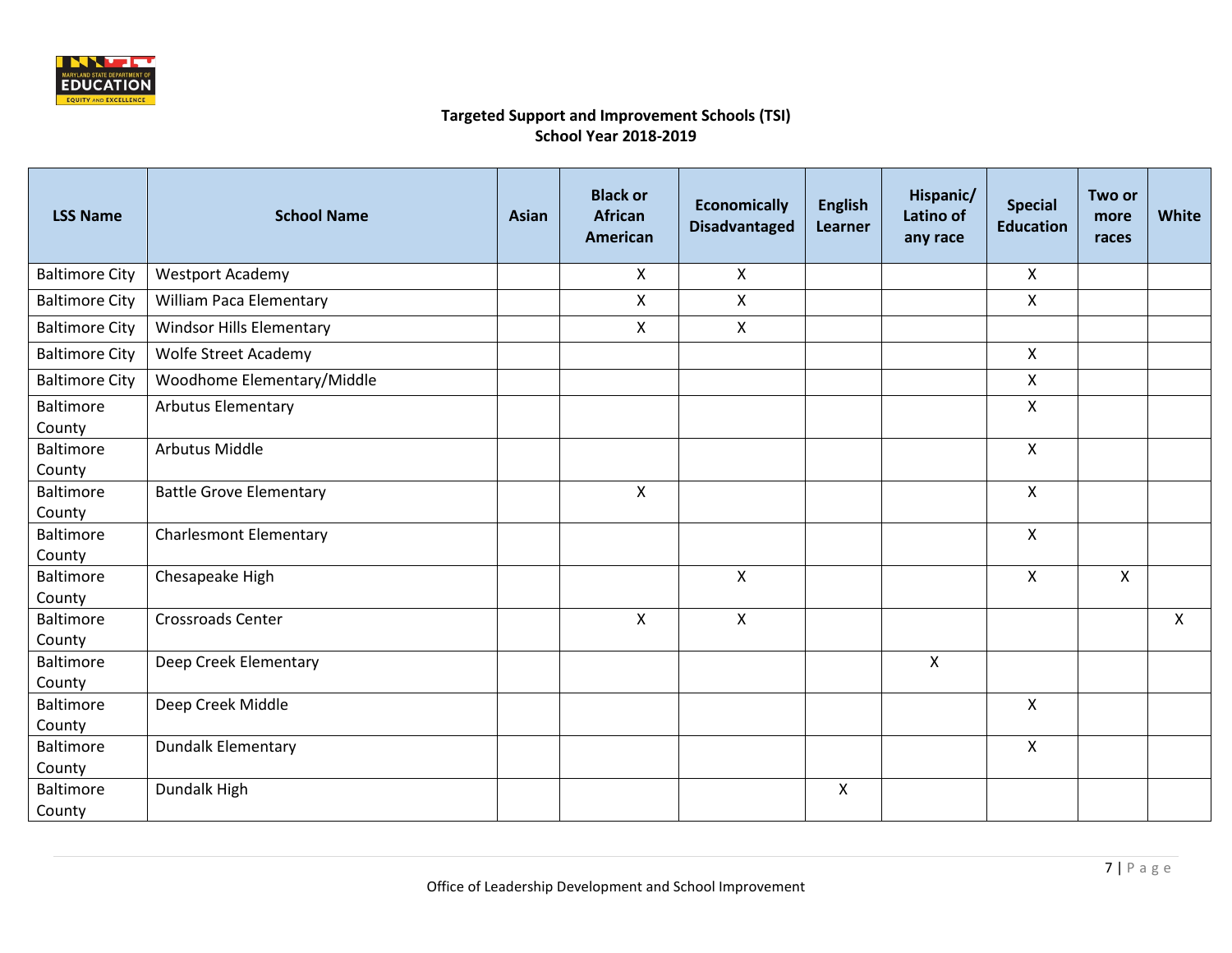

| <b>LSS Name</b>     | <b>School Name</b>                  | <b>Asian</b> | <b>Black or</b><br><b>African</b><br><b>American</b> | <b>Economically</b><br><b>Disadvantaged</b> | <b>English</b><br>Learner | Hispanic/<br>Latino of<br>any race | <b>Special</b><br><b>Education</b> | Two or<br>more<br>races | White        |
|---------------------|-------------------------------------|--------------|------------------------------------------------------|---------------------------------------------|---------------------------|------------------------------------|------------------------------------|-------------------------|--------------|
| <b>Baltimore</b>    | Dundalk Middle                      |              |                                                      | $\pmb{\times}$                              |                           |                                    | X                                  |                         |              |
| County              |                                     |              |                                                      |                                             |                           |                                    |                                    |                         |              |
| Baltimore           | <b>Edgemere Elementary</b>          |              | X                                                    |                                             |                           |                                    |                                    |                         |              |
| County<br>Baltimore |                                     |              |                                                      |                                             |                           |                                    | $\mathsf{X}$                       |                         |              |
|                     | Featherbed Lane Elementary          |              |                                                      |                                             |                           |                                    |                                    |                         |              |
| County<br>Baltimore | Franklin High                       |              |                                                      |                                             |                           |                                    | $\mathsf{X}$                       |                         |              |
| County              |                                     |              |                                                      |                                             |                           |                                    |                                    |                         |              |
| Baltimore           | Franklin Middle                     |              | $\mathsf{X}$                                         | $\mathsf{X}$                                |                           |                                    | $\pmb{\times}$                     |                         |              |
| County              |                                     |              |                                                      |                                             |                           |                                    |                                    |                         |              |
| Baltimore           | General John Stricker Middle        |              |                                                      |                                             |                           |                                    | X                                  |                         |              |
| County              |                                     |              |                                                      |                                             |                           |                                    |                                    |                         |              |
| <b>Baltimore</b>    | <b>Glenmar Elementary</b>           |              |                                                      |                                             |                           |                                    |                                    |                         | X            |
| County              |                                     |              |                                                      |                                             |                           |                                    |                                    |                         |              |
| Baltimore           | <b>Glyndon Elementary</b>           |              |                                                      |                                             |                           |                                    | $\pmb{\times}$                     |                         |              |
| County              |                                     |              |                                                      |                                             |                           |                                    |                                    |                         |              |
| Baltimore           | <b>Halstead Academy</b>             |              |                                                      |                                             |                           |                                    | $\pmb{\times}$                     |                         |              |
| County              |                                     |              |                                                      |                                             |                           |                                    |                                    |                         |              |
| Baltimore           | Hernwood Elementary                 |              |                                                      |                                             |                           |                                    | $\boldsymbol{\mathsf{X}}$          |                         |              |
| County              |                                     |              |                                                      |                                             |                           |                                    |                                    |                         |              |
| Baltimore           | <b>Holabird Middle</b>              |              | $\mathsf{X}$                                         | $\mathsf{x}$                                |                           |                                    | $\mathsf{X}$                       | X                       | $\mathsf{X}$ |
| County              |                                     |              |                                                      |                                             |                           |                                    |                                    |                         |              |
| Baltimore           | Lansdowne High & Academy of Finance |              |                                                      | $\mathsf{x}$                                | $\boldsymbol{\mathsf{X}}$ | $\mathsf{x}$                       |                                    |                         |              |
| County              |                                     |              |                                                      |                                             |                           |                                    |                                    |                         |              |
| Baltimore           | Lansdowne Middle                    | X            |                                                      |                                             |                           |                                    | $\mathsf{X}$                       |                         |              |
| County              |                                     |              |                                                      |                                             |                           |                                    |                                    |                         |              |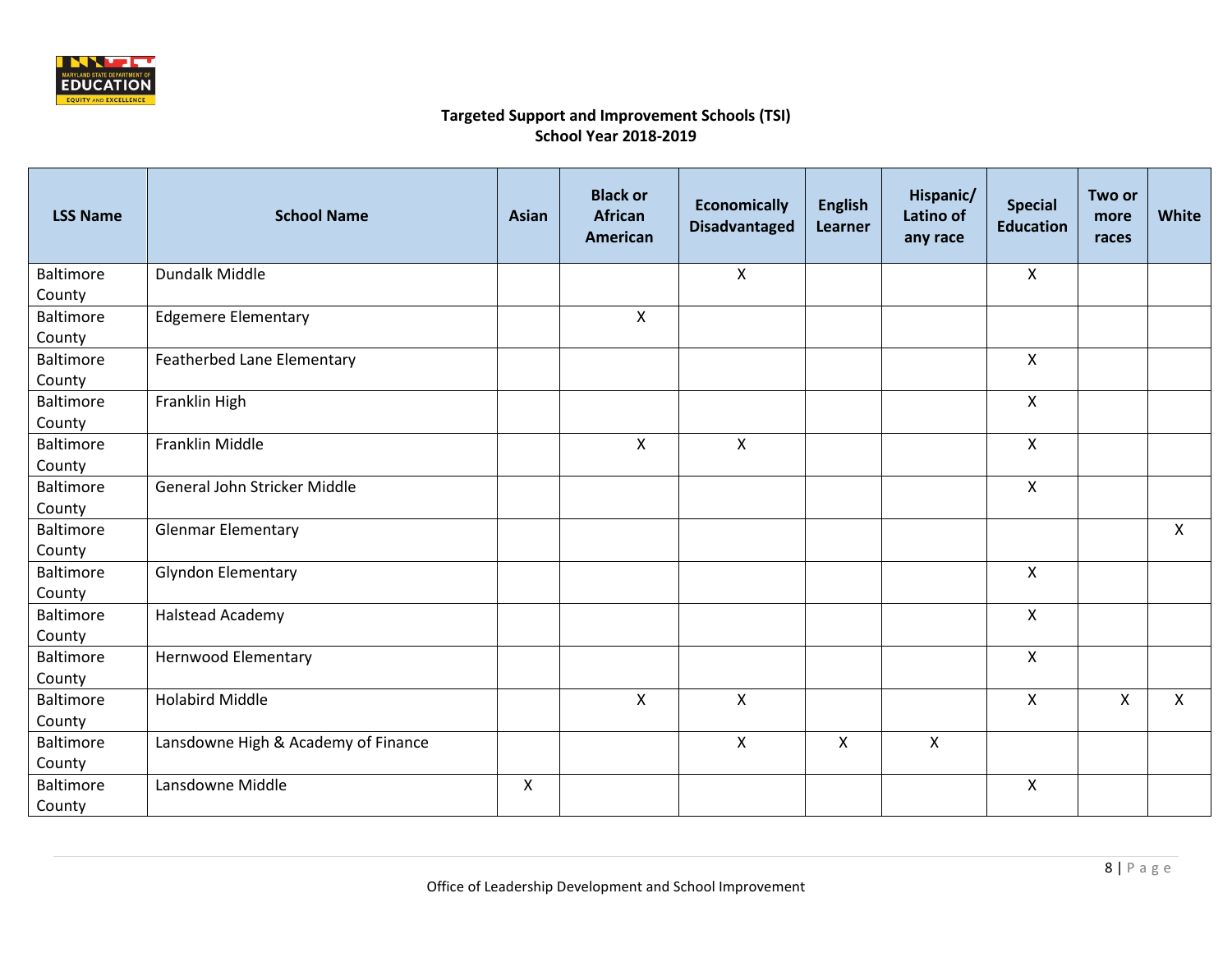

| <b>LSS Name</b>  | <b>School Name</b>                       | <b>Asian</b> | <b>Black or</b><br><b>African</b><br><b>American</b> | <b>Economically</b><br><b>Disadvantaged</b> | <b>English</b><br>Learner | Hispanic/<br>Latino of<br>any race | <b>Special</b><br><b>Education</b> | Two or<br>more<br>races | White |
|------------------|------------------------------------------|--------------|------------------------------------------------------|---------------------------------------------|---------------------------|------------------------------------|------------------------------------|-------------------------|-------|
| Baltimore        | Loch Raven Technical Academy             |              |                                                      |                                             |                           |                                    | X                                  |                         |       |
| County           |                                          |              |                                                      |                                             |                           |                                    |                                    |                         |       |
| Baltimore        | <b>Mars Estates Elementary</b>           |              |                                                      |                                             |                           |                                    | $\pmb{\times}$                     |                         |       |
| County           |                                          |              |                                                      |                                             |                           |                                    |                                    |                         |       |
| Baltimore        | Middle River Middle                      |              |                                                      | $\mathsf{x}$                                |                           |                                    | $\mathsf{X}$                       |                         |       |
| County           |                                          |              |                                                      |                                             |                           |                                    |                                    |                         |       |
| Baltimore        | Milbrook Elementary                      |              |                                                      |                                             |                           |                                    | $\mathsf{X}$                       | X                       |       |
| County           |                                          |              |                                                      |                                             |                           |                                    |                                    |                         |       |
| Baltimore        | Milford Mill Academy                     |              |                                                      |                                             |                           |                                    | $\mathsf{X}$                       |                         |       |
| County           |                                          |              |                                                      |                                             |                           |                                    |                                    |                         |       |
| Baltimore        | Northwest Academy of Health Sciences     |              |                                                      |                                             |                           |                                    | $\mathsf{X}$                       | X                       |       |
| County           |                                          |              |                                                      |                                             |                           |                                    |                                    |                         |       |
| Baltimore        | Overlea High & Academy of Finance        |              |                                                      | $\mathsf{x}$                                |                           |                                    |                                    |                         |       |
| County           |                                          |              |                                                      |                                             |                           |                                    |                                    |                         |       |
| Baltimore        | Owings Mills High                        |              |                                                      | $\mathsf{x}$                                | X                         | $\mathsf{X}$                       | $\boldsymbol{\mathsf{X}}$          |                         |       |
| County           |                                          |              |                                                      |                                             |                           |                                    |                                    |                         |       |
| Baltimore        | Parkville High & Center for Math/Science |              |                                                      | X                                           | $\mathsf{X}$              | X                                  | $\pmb{\times}$                     |                         |       |
| County           |                                          |              |                                                      |                                             |                           |                                    |                                    |                         |       |
| Baltimore        | Patapsco High & Center for Arts          |              |                                                      |                                             |                           | X                                  | $\mathsf{X}$                       |                         |       |
| County           |                                          |              |                                                      |                                             |                           |                                    |                                    |                         |       |
| Baltimore        | Pikesville Middle                        |              |                                                      |                                             |                           |                                    | $\mathsf{X}$                       |                         |       |
| County           |                                          |              |                                                      |                                             |                           |                                    |                                    |                         |       |
| Baltimore        | Pot Spring Elementary                    |              |                                                      |                                             | $\mathsf{X}$              |                                    | $\pmb{\mathsf{X}}$                 |                         |       |
| County           |                                          |              |                                                      |                                             |                           |                                    |                                    |                         |       |
| <b>Baltimore</b> | Randallstown High                        |              |                                                      | $\mathsf{x}$                                |                           |                                    |                                    |                         |       |
| County           |                                          |              |                                                      |                                             |                           |                                    |                                    |                         |       |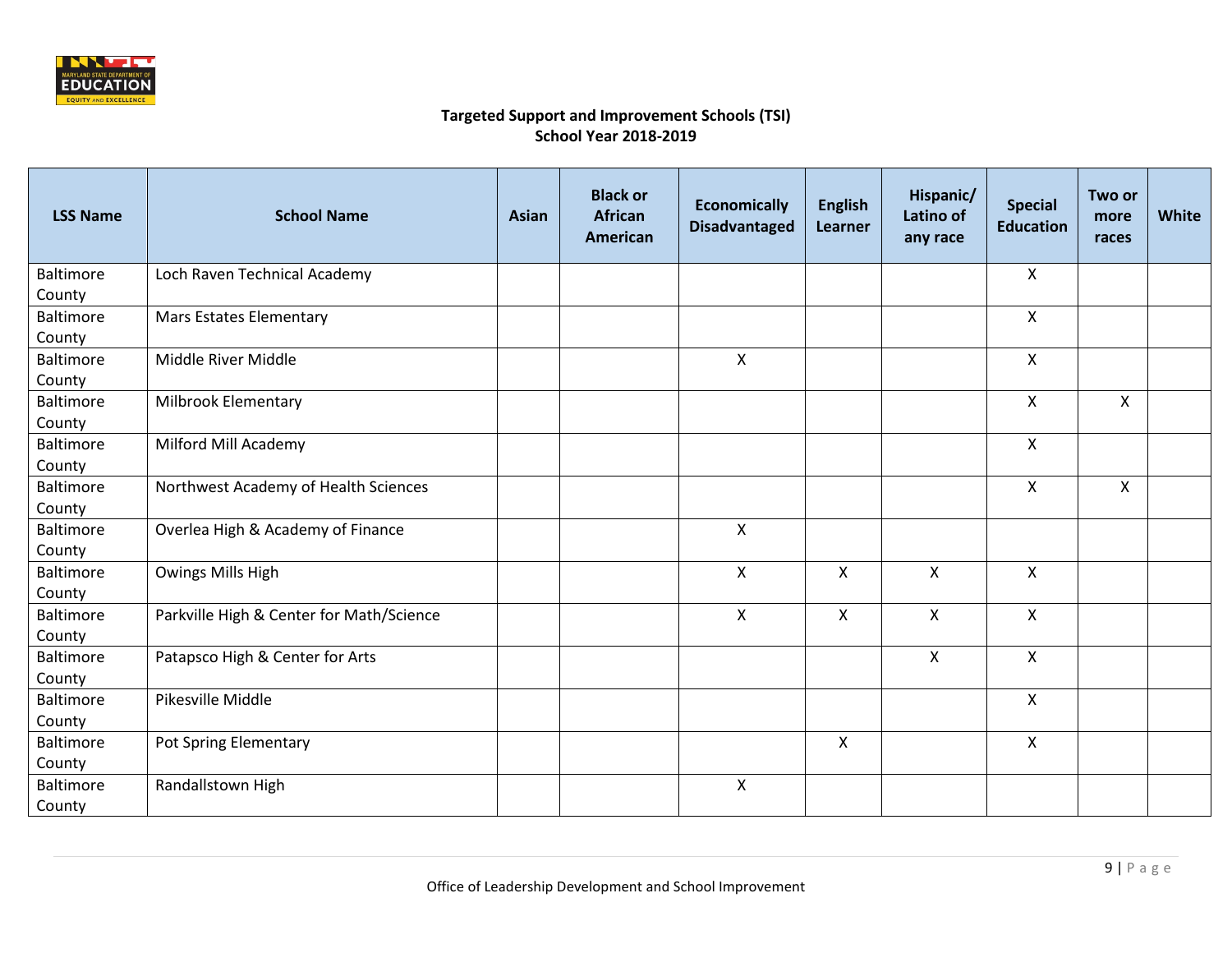

| <b>LSS Name</b>     | <b>School Name</b>                     | <b>Asian</b> | <b>Black or</b><br><b>African</b><br><b>American</b> | <b>Economically</b><br><b>Disadvantaged</b> | <b>English</b><br>Learner | Hispanic/<br>Latino of<br>any race | <b>Special</b><br><b>Education</b> | Two or<br>more<br>races | White        |
|---------------------|----------------------------------------|--------------|------------------------------------------------------|---------------------------------------------|---------------------------|------------------------------------|------------------------------------|-------------------------|--------------|
| Baltimore           | Reisterstown Elementary                |              |                                                      |                                             |                           |                                    | $\mathsf{X}$                       |                         |              |
| County              |                                        |              |                                                      |                                             |                           |                                    |                                    |                         |              |
| Baltimore           | Sandy Plains Elementary                |              |                                                      |                                             |                           | X                                  |                                    |                         |              |
| County              |                                        |              |                                                      |                                             |                           |                                    |                                    |                         |              |
| Baltimore           | Seneca Elementary                      |              |                                                      |                                             |                           |                                    | $\mathsf{x}$                       |                         |              |
| County              |                                        |              |                                                      |                                             |                           |                                    |                                    |                         |              |
| Baltimore           | Seven Oaks Elementary                  |              |                                                      |                                             |                           |                                    | $\mathsf{X}$                       |                         |              |
| County              |                                        |              |                                                      |                                             |                           |                                    |                                    |                         |              |
| Baltimore           | Southwest Academy                      |              |                                                      |                                             | $\mathsf{X}$              |                                    |                                    |                         |              |
| County              |                                        |              |                                                      |                                             |                           |                                    |                                    |                         |              |
| <b>Baltimore</b>    | <b>Stemmers Run Middle</b>             |              |                                                      |                                             |                           |                                    | $\mathsf{X}$                       |                         |              |
| County              |                                        |              |                                                      |                                             |                           |                                    |                                    |                         |              |
| Baltimore           | <b>Timber Grove Elementary</b>         |              |                                                      |                                             |                           |                                    | $\mathsf{X}$                       |                         |              |
| County              |                                        |              |                                                      |                                             |                           |                                    |                                    |                         |              |
| Baltimore           | Wellwood International Elementary      |              |                                                      |                                             |                           |                                    | $\mathsf{X}$                       |                         |              |
| County              |                                        |              |                                                      |                                             |                           |                                    |                                    |                         |              |
| <b>Baltimore</b>    | Woodbridge Elementary                  |              |                                                      |                                             |                           |                                    | $\mathsf{X}$                       |                         |              |
| County<br>Baltimore | Woodlawn High Center for Pre-Eng. Res. |              |                                                      | $\mathsf{x}$                                | $\mathsf{X}$              | X                                  | $\mathsf{X}$                       |                         | $\mathsf{X}$ |
| County              |                                        |              |                                                      |                                             |                           |                                    |                                    |                         |              |
| Baltimore           | Woodlawn Middle                        |              |                                                      |                                             |                           |                                    | $\mathsf{X}$                       | X                       |              |
| County              |                                        |              |                                                      |                                             |                           |                                    |                                    |                         |              |
| Calvert             | Southern Middle                        |              |                                                      |                                             |                           |                                    | $\mathsf{X}$                       |                         |              |
| Calvert             | St Leonard Elementary                  |              |                                                      |                                             |                           |                                    | $\mathsf{X}$                       |                         |              |
| Caroline            | North Caroline High School             |              |                                                      |                                             |                           |                                    | $\mathsf{X}$                       |                         |              |
| Carroll             | Friendship Valley Elementary           |              |                                                      |                                             |                           |                                    | $\boldsymbol{\mathsf{X}}$          |                         |              |
|                     |                                        |              |                                                      |                                             |                           |                                    |                                    |                         |              |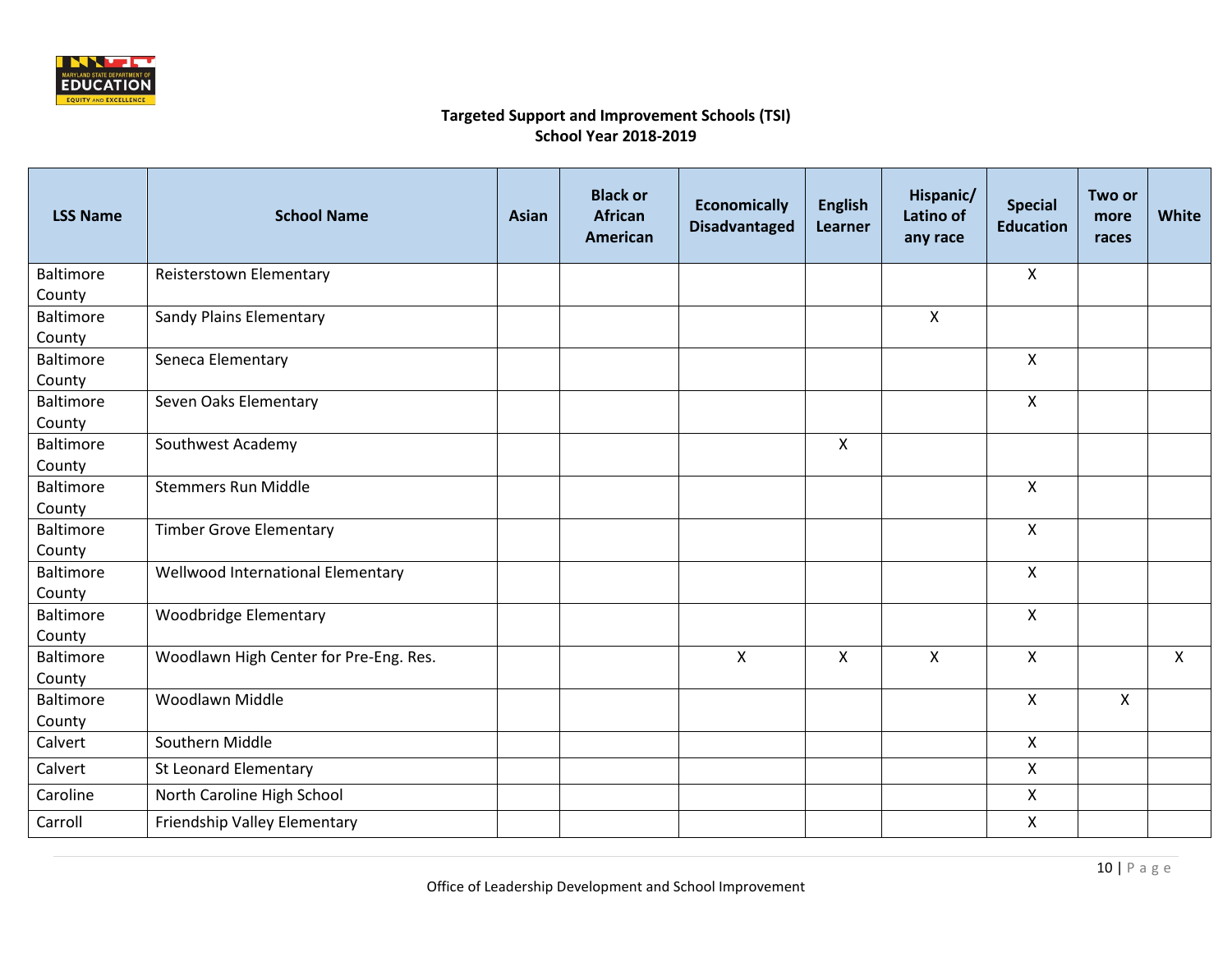

| <b>LSS Name</b> | <b>School Name</b>                             | Asian | <b>Black or</b><br><b>African</b><br>American | <b>Economically</b><br><b>Disadvantaged</b> | <b>English</b><br>Learner | Hispanic/<br>Latino of<br>any race | <b>Special</b><br><b>Education</b> | Two or<br>more<br>races | White |
|-----------------|------------------------------------------------|-------|-----------------------------------------------|---------------------------------------------|---------------------------|------------------------------------|------------------------------------|-------------------------|-------|
| Carroll         | Westminster High                               |       |                                               |                                             |                           |                                    | $\mathsf{X}$                       |                         |       |
| Carroll         | Westminster West Middle                        |       |                                               |                                             | $\mathsf{X}$              |                                    |                                    |                         |       |
| Carroll         | Winters Mill High                              |       |                                               |                                             |                           |                                    | $\mathsf{X}$                       |                         |       |
| Cecil           | Bohemia Manor High                             |       |                                               |                                             |                           |                                    | $\mathsf{X}$                       |                         |       |
| Cecil           | <b>Cecil Manor Elementary</b>                  |       |                                               |                                             |                           |                                    | $\mathsf{X}$                       |                         |       |
| Cecil           | Elkton High                                    |       |                                               | $\mathsf{X}$                                |                           | $\mathsf{X}$                       | $\mathsf{X}$                       |                         |       |
| Cecil           | <b>Elkton Middle</b>                           |       |                                               |                                             | $\mathsf{X}$              |                                    |                                    |                         |       |
| Cecil           | <b>Gilpin Manor Elementary</b>                 |       |                                               |                                             |                           |                                    | $\mathsf{X}$                       |                         |       |
| Cecil           | North East High                                |       |                                               |                                             |                           |                                    | $\mathsf{X}$                       |                         |       |
| Cecil           | Perryville High                                |       |                                               |                                             |                           |                                    | $\mathsf{X}$                       |                         |       |
| Cecil           | <b>Thomson Estates Elementary</b>              |       |                                               |                                             |                           |                                    | $\mathsf{X}$                       |                         |       |
| Charles         | Daniel of St. Thomas Jenifer Elementary School |       |                                               |                                             |                           | $\mathsf{X}$                       |                                    |                         |       |
| Charles         | Dr. Gustavus Brown Elementary                  |       |                                               |                                             | $\mathsf{X}$              |                                    |                                    |                         |       |
| Charles         | Dr. Samuel A. Mudd Elementary School           |       |                                               |                                             |                           |                                    | $\mathsf{X}$                       |                         |       |
| Charles         | Henry E. Lackey High School                    |       |                                               |                                             |                           |                                    | X                                  |                         |       |
| Charles         | Indian Head Elementary School                  |       |                                               |                                             |                           |                                    | $\mathsf{X}$                       |                         |       |
| Charles         | John Hanson Middle School                      |       |                                               |                                             |                           |                                    | $\mathsf{X}$                       |                         |       |
| Charles         | Maurice J. McDonough High School               |       |                                               |                                             | $\pmb{\times}$            |                                    |                                    |                         |       |
| Charles         | Mt Hope/Nanjemoy Elementary School             |       |                                               |                                             |                           |                                    | $\mathsf{X}$                       |                         |       |
| Charles         | Robert D. Stethem Educational Center           |       | X                                             |                                             |                           |                                    |                                    |                         |       |
| Charles         | St. Charles High School                        |       |                                               |                                             |                           |                                    | $\mathsf{X}$                       |                         |       |
| Dorchester      | Cambridge-South Dorchester High School         |       |                                               |                                             |                           |                                    | $\mathsf{X}$                       |                         |       |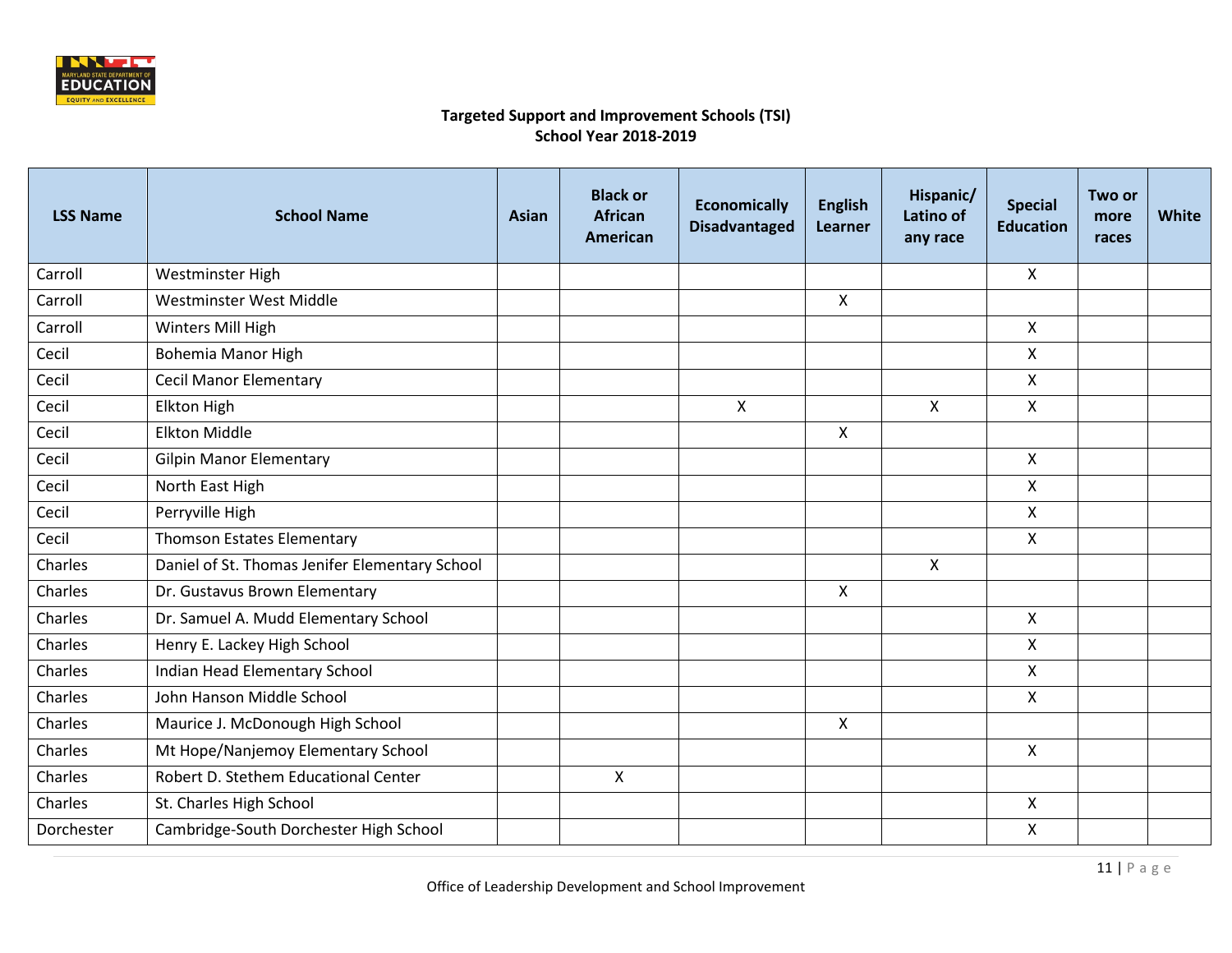

| <b>LSS Name</b> | <b>School Name</b>                | Asian | <b>Black or</b><br><b>African</b><br><b>American</b> | <b>Economically</b><br><b>Disadvantaged</b> | <b>English</b><br>Learner | Hispanic/<br>Latino of<br>any race | <b>Special</b><br><b>Education</b> | Two or<br>more<br>races | <b>White</b> |
|-----------------|-----------------------------------|-------|------------------------------------------------------|---------------------------------------------|---------------------------|------------------------------------|------------------------------------|-------------------------|--------------|
| Dorchester      | <b>Choptank Elementary School</b> |       |                                                      |                                             |                           |                                    | $\mathsf{X}$                       |                         |              |
| Dorchester      | Mace's Lane Middle School         |       |                                                      |                                             |                           |                                    | $\mathsf{X}$                       |                         |              |
| Dorchester      | Maple Elementary School           |       |                                                      |                                             |                           |                                    | $\mathsf{X}$                       |                         |              |
| Dorchester      | North Dorchester Middle School    |       |                                                      |                                             |                           |                                    | $\mathsf{X}$                       |                         |              |
| Dorchester      | Sandy Hill Elementary             |       |                                                      |                                             |                           | $\mathsf{X}$                       |                                    |                         |              |
| Frederick       | Frederick High                    |       |                                                      |                                             | $\mathsf{X}$              |                                    |                                    |                         |              |
| Frederick       | Gov. Thomas Johnson High          |       |                                                      |                                             | $\pmb{\times}$            |                                    |                                    |                         |              |
| Frederick       | Gov. Thomas Johnson Middle        |       |                                                      |                                             |                           |                                    | $\mathsf{X}$                       |                         |              |
| Frederick       | <b>Thurmont Middle</b>            |       |                                                      |                                             |                           |                                    | $\mathsf{X}$                       |                         |              |
| Frederick       | <b>Valley Elementary</b>          |       |                                                      | X                                           |                           |                                    |                                    |                         |              |
| Frederick       | Walkersville Middle               |       |                                                      |                                             |                           |                                    | $\mathsf{X}$                       |                         |              |
| Frederick       | <b>Waverley Elementary</b>        |       |                                                      |                                             |                           |                                    |                                    | X                       |              |
| Harford         | Aberdeen Middle                   |       |                                                      | $\mathsf{X}$                                |                           |                                    |                                    |                         |              |
| Harford         | Darlington Elementary             |       |                                                      |                                             |                           |                                    | $\mathsf{X}$                       |                         |              |
| Harford         | Edgewood High                     |       |                                                      |                                             |                           |                                    | X                                  |                         |              |
| Harford         | G. Lisby Elementary at Hillsdale  |       |                                                      |                                             |                           | $\mathsf X$                        | $\mathsf{X}$                       |                         |              |
| Harford         | Havre de Grace High               |       |                                                      |                                             |                           |                                    | X                                  |                         |              |
| Harford         | <b>Magnolia Elementary</b>        |       |                                                      |                                             |                           | $\mathsf{X}$                       |                                    | X                       |              |
| Harford         | Magnolia Middle                   |       |                                                      |                                             | $\mathsf{x}$              |                                    | $\mathsf{X}$                       |                         |              |
| Harford         | Southampton Middle                |       |                                                      |                                             | $\pmb{\times}$            |                                    |                                    |                         |              |
| Harford         | Youths Benefit Elementary         |       |                                                      | $\mathsf{X}$                                |                           |                                    |                                    |                         |              |
| Howard          | <b>Gorman Crossing Elementary</b> |       |                                                      |                                             |                           |                                    | $\mathsf{X}$                       |                         |              |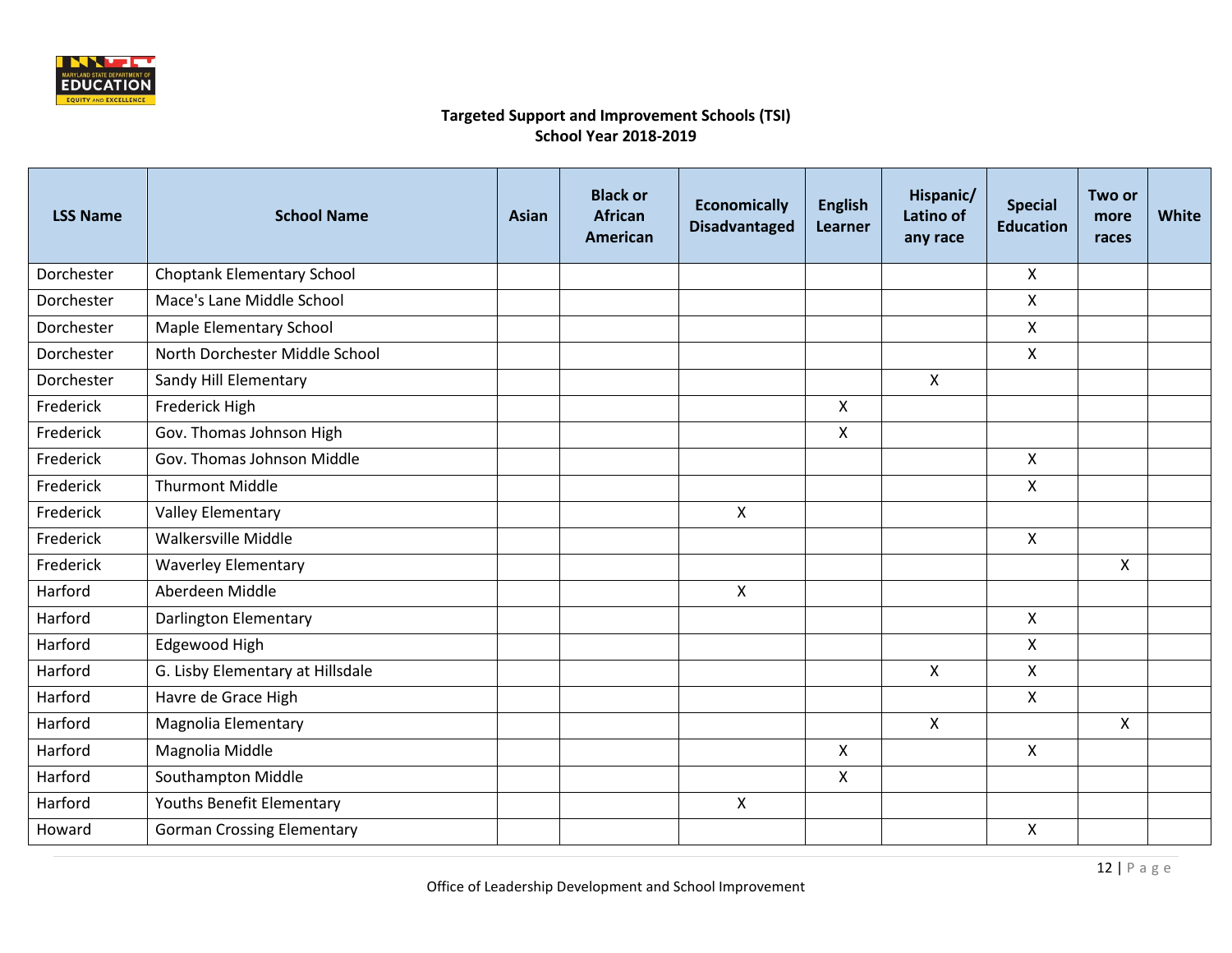

| <b>LSS Name</b> | <b>School Name</b>                   | Asian | <b>Black or</b><br><b>African</b><br><b>American</b> | <b>Economically</b><br><b>Disadvantaged</b> | <b>English</b><br>Learner | Hispanic/<br>Latino of<br>any race | <b>Special</b><br><b>Education</b> | Two or<br>more<br>races | <b>White</b> |
|-----------------|--------------------------------------|-------|------------------------------------------------------|---------------------------------------------|---------------------------|------------------------------------|------------------------------------|-------------------------|--------------|
| Howard          | Homewood School                      |       |                                                      |                                             |                           |                                    | $\mathsf{X}$                       |                         |              |
| Howard          | Howard High                          |       |                                                      | $\mathsf{X}$                                |                           |                                    |                                    |                         |              |
| Howard          | Long Reach High                      |       |                                                      |                                             | X                         |                                    | $\mathsf{X}$                       |                         |              |
| Howard          | Oakland Mills High                   |       |                                                      | $\mathsf{X}$                                | $\mathsf{X}$              |                                    |                                    |                         |              |
| Howard          | Reservoir High                       |       |                                                      |                                             |                           |                                    | $\mathsf{X}$                       |                         |              |
| Howard          | Wilde Lake High                      |       |                                                      |                                             | $\mathsf{X}$              |                                    | $\mathsf{X}$                       |                         |              |
| Kent            | Kent County High                     |       |                                                      |                                             |                           |                                    | $\mathsf{X}$                       |                         |              |
| Montgomery      | Albert Einstein High                 |       |                                                      |                                             | X                         |                                    |                                    |                         |              |
| Montgomery      | Bethesda-Chevy Chase High            |       |                                                      |                                             | X                         |                                    |                                    |                         |              |
| Montgomery      | Clarksburg High                      |       |                                                      | $\mathsf{X}$                                | $\mathsf{x}$              |                                    | $\mathsf{X}$                       |                         |              |
| Montgomery      | Col. Zadok Magruder High             |       |                                                      | $\mathsf{X}$                                | $\mathsf{x}$              |                                    |                                    |                         |              |
| Montgomery      | <b>DuFief Elementary</b>             |       |                                                      | $\mathsf{X}$                                |                           |                                    |                                    |                         |              |
| Montgomery      | <b>East Silver Spring Elementary</b> |       |                                                      |                                             |                           |                                    | $\mathsf{X}$                       |                         |              |
| Montgomery      | Eastern Middle School                |       |                                                      |                                             |                           |                                    | $\mathsf{X}$                       |                         |              |
| Montgomery      | Forest Oak Middle                    |       |                                                      |                                             |                           |                                    | $\pmb{\times}$                     | $\mathsf{X}$            |              |
| Montgomery      | Gaithersburg High                    |       |                                                      | $\mathsf{X}$                                | $\pmb{\times}$            |                                    | $\mathsf{X}$                       |                         |              |
| Montgomery      | Gaithersburg Middle                  |       |                                                      |                                             | $\pmb{\times}$            |                                    |                                    |                         |              |
| Montgomery      | <b>Glen Haven Elementary</b>         |       |                                                      |                                             |                           |                                    | $\mathsf{X}$                       |                         |              |
| Montgomery      | James Hubert Blake High              |       |                                                      | $\mathsf{X}$                                |                           |                                    | $\mathsf{X}$                       |                         |              |
| Montgomery      | John F. Kennedy High                 |       |                                                      |                                             | $\boldsymbol{\mathsf{X}}$ |                                    |                                    |                         |              |
| Montgomery      | Jones Lane Elementary                |       |                                                      | $\mathsf{X}$                                |                           |                                    |                                    |                         |              |
| Montgomery      | <b>Luxmanor Elementary</b>           |       |                                                      |                                             |                           |                                    | $\mathsf{X}$                       |                         |              |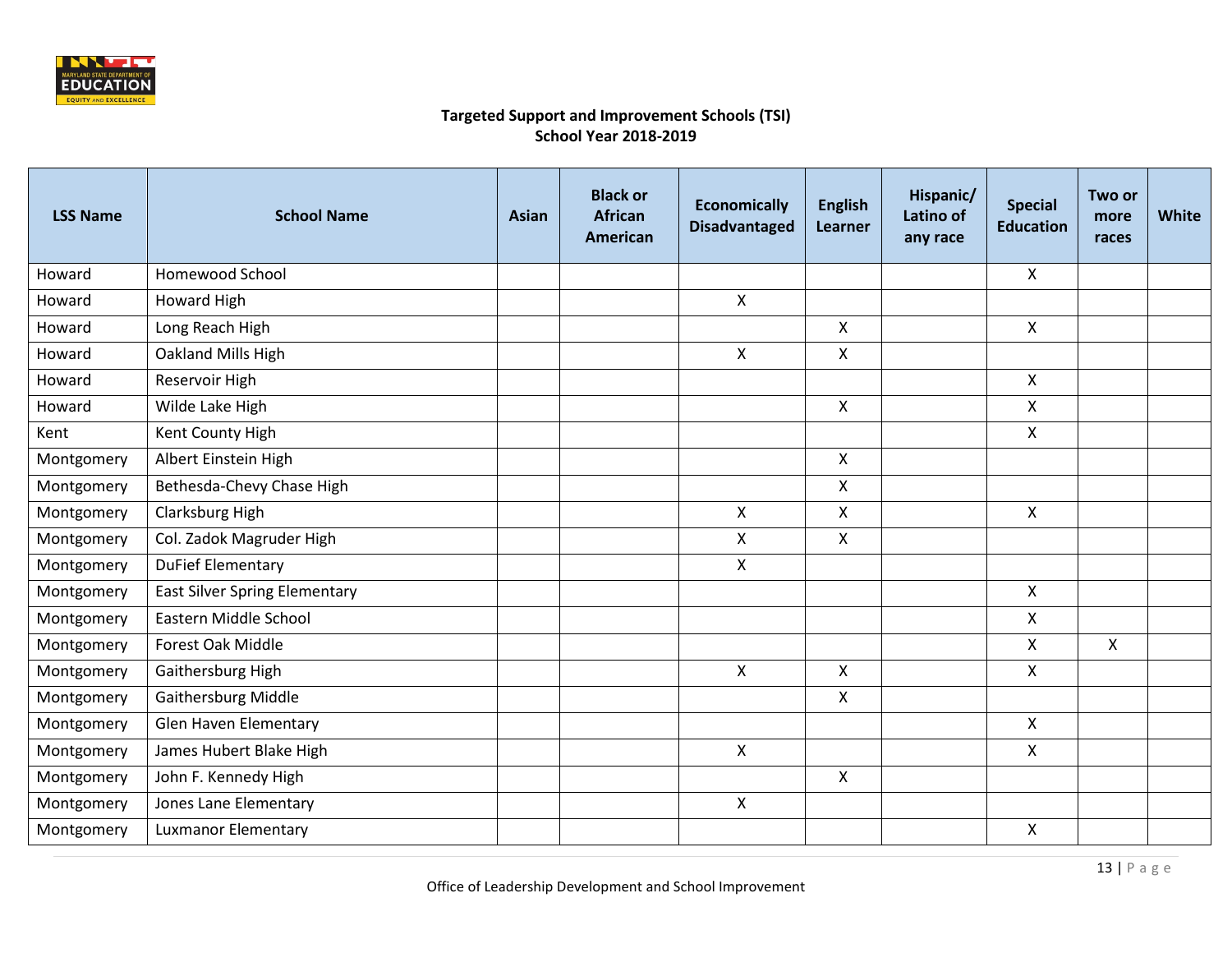

| <b>School Name</b>               | Asian                  | <b>Black or</b><br><b>African</b><br><b>American</b> | <b>Economically</b><br><b>Disadvantaged</b> | <b>English</b><br>Learner | Hispanic/<br>Latino of<br>any race | <b>Special</b><br><b>Education</b> | Two or<br>more<br>races | White |
|----------------------------------|------------------------|------------------------------------------------------|---------------------------------------------|---------------------------|------------------------------------|------------------------------------|-------------------------|-------|
| <b>Monocacy Elementary</b>       |                        |                                                      |                                             |                           |                                    | $\mathsf{X}$                       |                         |       |
| Montgomery Blair High            |                        |                                                      |                                             | X                         |                                    |                                    |                         |       |
| Montgomery Village Middle School |                        |                                                      |                                             |                           |                                    | $\mathsf{X}$                       |                         |       |
| Neelsville Middle                |                        |                                                      | $\mathsf{X}$                                |                           |                                    | $\mathsf{X}$                       | $\mathsf{X}$            |       |
| Northwood High School            |                        |                                                      | X                                           | $\mathsf{X}$              |                                    |                                    |                         |       |
| Parkland Middle                  |                        |                                                      |                                             |                           |                                    | $\mathsf{X}$                       |                         |       |
| Quince Orchard High              |                        |                                                      |                                             | $\mathsf{X}$              |                                    |                                    |                         |       |
| <b>Richard Montgomery High</b>   |                        |                                                      | $\mathsf{X}$                                | $\mathsf{X}$              |                                    |                                    |                         |       |
| <b>Ritchie Park Elementary</b>   |                        |                                                      | $\mathsf{X}$                                |                           |                                    |                                    |                         |       |
| Rockville High                   |                        |                                                      |                                             | X                         |                                    |                                    |                         |       |
| Seneca Valley High               |                        |                                                      |                                             | X                         |                                    |                                    |                         |       |
| Shady Grove Middle               |                        |                                                      |                                             |                           |                                    | $\pmb{\mathsf{X}}$                 |                         |       |
| Sherwood High                    |                        |                                                      |                                             | $\mathsf{x}$              |                                    |                                    |                         |       |
| Springbrook High                 |                        |                                                      |                                             | X                         |                                    |                                    |                         |       |
| <b>Stedwick Elementary</b>       |                        |                                                      |                                             |                           |                                    |                                    | X                       |       |
| Watkins Mill High                |                        |                                                      | $\mathsf{X}$                                | $\mathsf{X}$              |                                    |                                    |                         |       |
| Wheaton High                     |                        |                                                      |                                             | $\mathsf{X}$              |                                    |                                    |                         |       |
| <b>Whetstone Elementary</b>      |                        |                                                      |                                             |                           |                                    |                                    | $\mathsf{X}$            |       |
| Wilson Wims Elementary School    |                        |                                                      | X                                           |                           |                                    |                                    |                         |       |
| Allenwood Elementary             |                        |                                                      |                                             | $\boldsymbol{\mathsf{X}}$ |                                    | $\mathsf{X}$                       |                         |       |
|                                  |                        |                                                      |                                             |                           |                                    |                                    |                         |       |
|                                  |                        |                                                      |                                             |                           |                                    |                                    |                         |       |
|                                  | Andrew Jackson Academy |                                                      |                                             |                           |                                    | $\pmb{\times}$                     | $\pmb{\mathsf{X}}$      |       |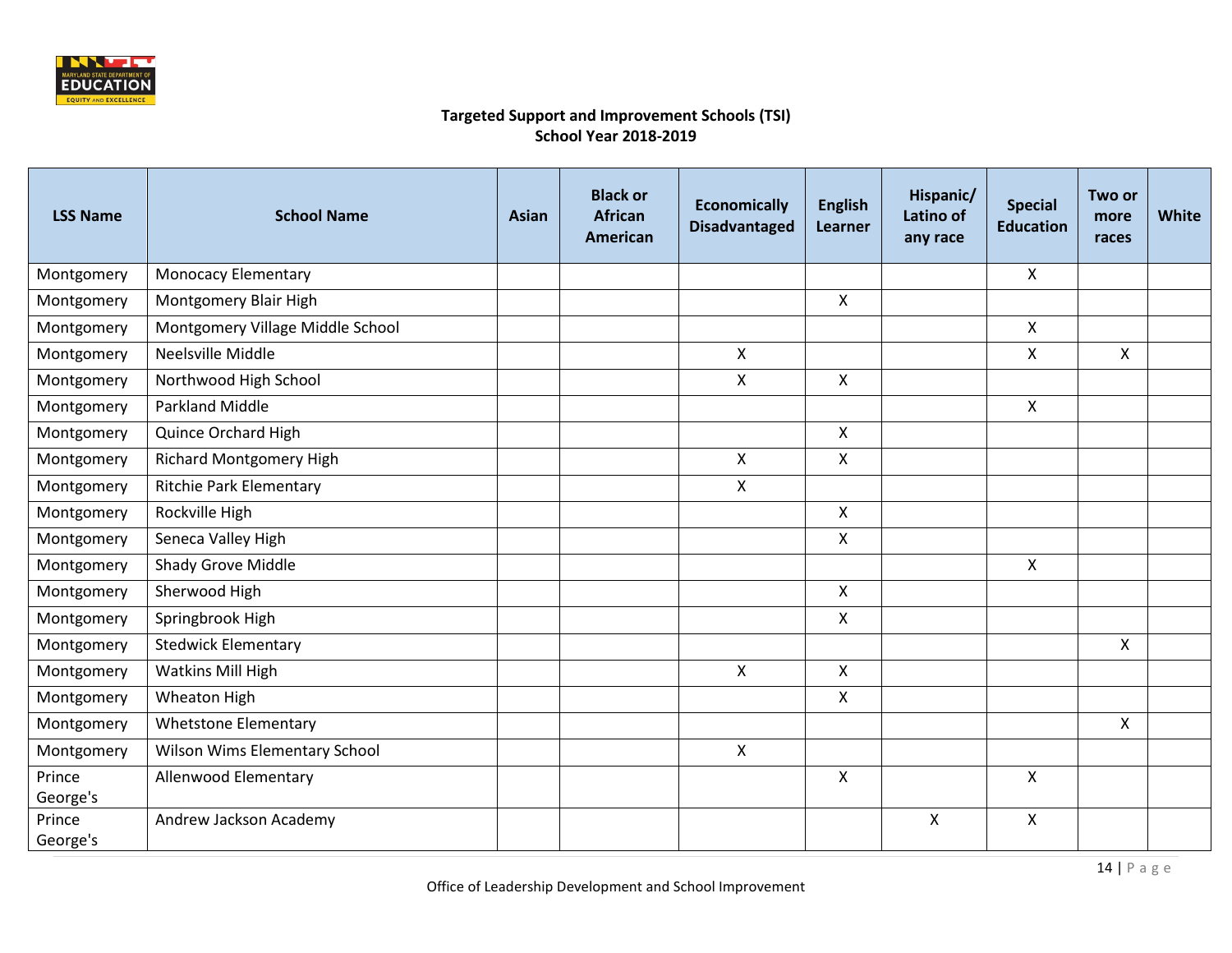

| <b>LSS Name</b> | <b>School Name</b>                | Asian | <b>Black or</b><br><b>African</b><br><b>American</b> | <b>Economically</b><br><b>Disadvantaged</b> | <b>English</b><br>Learner | Hispanic/<br>Latino of<br>any race | <b>Special</b><br><b>Education</b> | Two or<br>more<br>races | <b>White</b> |
|-----------------|-----------------------------------|-------|------------------------------------------------------|---------------------------------------------|---------------------------|------------------------------------|------------------------------------|-------------------------|--------------|
| Prince          | Ardmore Elementary                |       |                                                      |                                             |                           |                                    | X                                  |                         |              |
| George's        |                                   |       |                                                      |                                             |                           |                                    |                                    |                         |              |
| Prince          | <b>Avalon Elementary</b>          |       |                                                      |                                             |                           |                                    | $\mathsf{X}$                       |                         |              |
| George's        |                                   |       |                                                      |                                             |                           |                                    |                                    |                         |              |
| Prince          | <b>Baden Elementary</b>           |       |                                                      | $\mathsf{x}$                                |                           |                                    |                                    |                         |              |
| George's        |                                   |       |                                                      |                                             |                           |                                    |                                    |                         |              |
| Prince          | <b>Barnaby Manor Elementary</b>   |       |                                                      |                                             |                           |                                    | $\mathsf{x}$                       |                         |              |
| George's        |                                   |       |                                                      |                                             |                           |                                    |                                    |                         |              |
| Prince          | <b>Bladensburg Elementary</b>     |       |                                                      |                                             |                           |                                    | $\mathsf{X}$                       |                         |              |
| George's        |                                   |       |                                                      |                                             |                           |                                    |                                    |                         |              |
| Prince          | <b>Bladensburg High</b>           |       |                                                      | X                                           | $\pmb{\times}$            |                                    |                                    |                         |              |
| George's        |                                   |       |                                                      |                                             |                           |                                    |                                    |                         |              |
| Prince          | <b>Bowie High</b>                 |       |                                                      | $\mathsf{X}$                                | X                         |                                    |                                    |                         |              |
| George's        |                                   |       |                                                      |                                             |                           |                                    |                                    |                         |              |
| Prince          | <b>Brandywine Elementary</b>      |       |                                                      |                                             |                           |                                    |                                    |                         | X            |
| George's        |                                   |       |                                                      |                                             |                           |                                    |                                    |                         |              |
| Prince          | Capitol Heights Elementary        |       |                                                      |                                             |                           |                                    | X                                  |                         |              |
| George's        |                                   |       |                                                      |                                             |                           |                                    |                                    |                         |              |
| Prince          | Carmody Hills Elementary          |       |                                                      |                                             | $\pmb{\mathsf{X}}$        |                                    | $\pmb{\times}$                     |                         |              |
| George's        |                                   |       |                                                      |                                             |                           |                                    |                                    |                         |              |
| Prince          | Central High                      |       |                                                      | $\mathsf{X}$                                | $\boldsymbol{\mathsf{X}}$ | $\overline{\mathsf{X}}$            | $\mathsf{X}$                       |                         |              |
| George's        |                                   |       |                                                      |                                             |                           |                                    |                                    |                         |              |
| Prince          | <b>Clinton Grove Elementary</b>   |       |                                                      |                                             | $\pmb{\mathsf{X}}$        |                                    |                                    |                         |              |
| George's        |                                   |       |                                                      |                                             |                           |                                    |                                    |                         |              |
| Prince          | <b>Community Based Classrooms</b> |       | $\pmb{\times}$                                       | $\mathsf{x}$                                |                           | X                                  |                                    |                         |              |
| George's        |                                   |       |                                                      |                                             |                           |                                    |                                    |                         |              |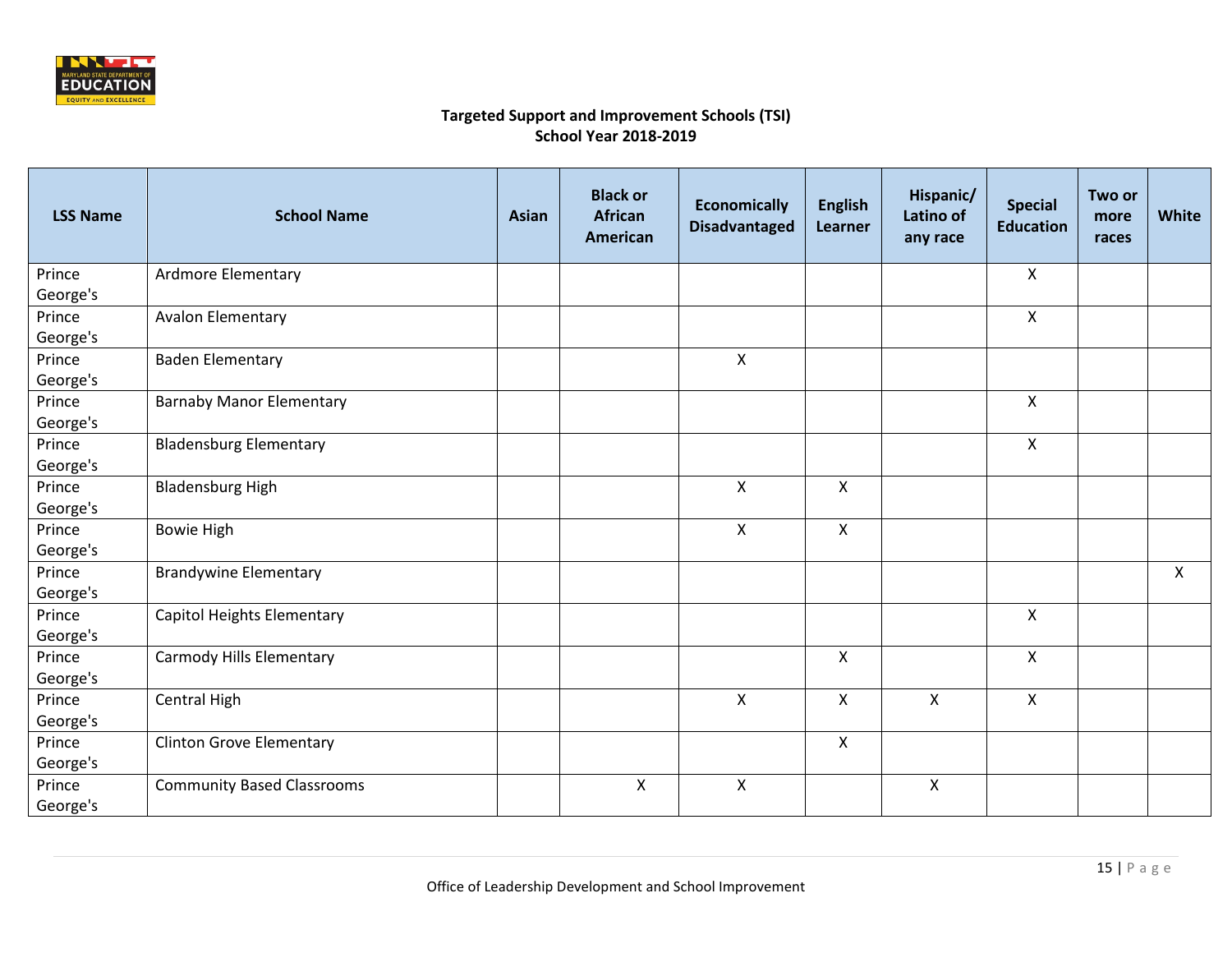

| <b>LSS Name</b> | <b>School Name</b>                 | <b>Asian</b> | <b>Black or</b><br><b>African</b><br><b>American</b> | <b>Economically</b><br><b>Disadvantaged</b> | <b>English</b><br>Learner | Hispanic/<br>Latino of<br>any race | <b>Special</b><br><b>Education</b> | Two or<br>more<br>races | White |
|-----------------|------------------------------------|--------------|------------------------------------------------------|---------------------------------------------|---------------------------|------------------------------------|------------------------------------|-------------------------|-------|
| Prince          | Cora L. Rice Elementary            |              |                                                      | $\pmb{\times}$                              |                           | X                                  | X                                  |                         |       |
| George's        |                                    |              |                                                      |                                             |                           |                                    |                                    |                         |       |
| Prince          | Croom High                         |              | $\boldsymbol{\mathsf{X}}$                            | $\mathsf{x}$                                |                           |                                    | $\mathsf{X}$                       |                         |       |
| George's        |                                    |              |                                                      |                                             |                           |                                    |                                    |                         |       |
| Prince          | Crossland Evening/Saturday High    |              | $\boldsymbol{\mathsf{X}}$                            |                                             |                           |                                    |                                    |                         |       |
| George's        |                                    |              |                                                      |                                             |                           |                                    |                                    |                         |       |
| Prince          | Crossland High                     |              |                                                      | $\boldsymbol{\mathsf{X}}$                   | $\mathsf{X}$              | $\mathsf{X}$                       |                                    |                         |       |
| George's        |                                    |              |                                                      |                                             |                           |                                    |                                    |                         |       |
| Prince          | Deerfield Run Elementary           |              |                                                      |                                             |                           |                                    | $\mathsf{X}$                       |                         |       |
| George's        |                                    |              |                                                      |                                             |                           |                                    |                                    |                         |       |
| Prince          | <b>District Heights Elementary</b> |              |                                                      |                                             |                           |                                    | $\pmb{\times}$                     |                         |       |
| George's        |                                    |              |                                                      |                                             |                           |                                    |                                    |                         |       |
| Prince          | Doswell E. Brooks Elementary       |              |                                                      |                                             |                           |                                    | X                                  |                         |       |
| George's        |                                    |              |                                                      |                                             |                           |                                    |                                    |                         |       |
| Prince          | Dr. Henry A. Wise, Jr. High        |              |                                                      | X                                           |                           |                                    | $\pmb{\times}$                     |                         |       |
| George's        |                                    |              |                                                      |                                             |                           |                                    |                                    |                         |       |
| Prince          | Drew Freeman Middle                |              |                                                      |                                             | $\mathsf{X}$              |                                    | X                                  |                         |       |
| George's        |                                    |              |                                                      |                                             |                           |                                    |                                    |                         |       |
| Prince          | Duval High                         |              |                                                      | $\pmb{\times}$                              | $\mathsf{X}$              |                                    |                                    |                         |       |
| George's        |                                    |              |                                                      |                                             |                           |                                    |                                    |                         |       |
| Prince          | Dwight D. Eisenhower Middle        |              |                                                      |                                             |                           |                                    | $\mathsf{X}$                       |                         |       |
| George's        |                                    |              |                                                      |                                             |                           |                                    |                                    |                         |       |
| Prince          | Edward M. Felegy ES                |              |                                                      |                                             |                           |                                    | $\pmb{\times}$                     |                         |       |
| George's        |                                    |              |                                                      |                                             |                           |                                    |                                    |                         |       |
| Prince          | Eleanor Roosevelt High             |              |                                                      |                                             | $\mathsf{X}$              |                                    |                                    |                         |       |
| George's        |                                    |              |                                                      |                                             |                           |                                    |                                    |                         |       |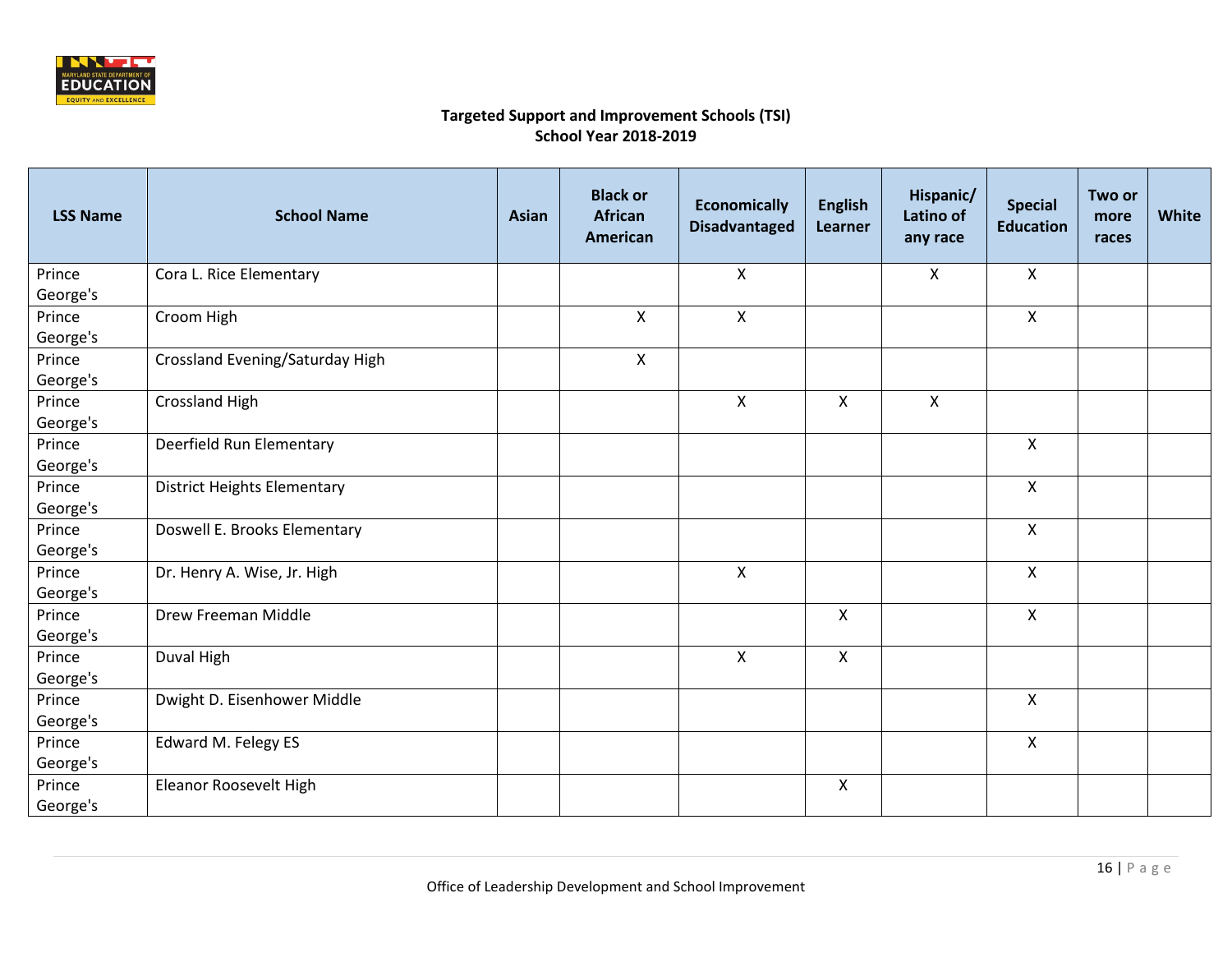

| <b>LSS Name</b> | <b>School Name</b>                     | <b>Asian</b> | <b>Black or</b><br><b>African</b><br><b>American</b> | <b>Economically</b><br><b>Disadvantaged</b> | <b>English</b><br>Learner | Hispanic/<br>Latino of<br>any race | <b>Special</b><br><b>Education</b> | Two or<br>more<br>races | <b>White</b> |
|-----------------|----------------------------------------|--------------|------------------------------------------------------|---------------------------------------------|---------------------------|------------------------------------|------------------------------------|-------------------------|--------------|
| Prince          | Fairmont Heights High                  |              |                                                      | X                                           |                           | $\pmb{\mathsf{X}}$                 | X                                  |                         |              |
| George's        |                                        |              |                                                      |                                             |                           |                                    |                                    |                         |              |
| Prince          | <b>Forest Heights Elementary</b>       |              |                                                      |                                             |                           |                                    | $\mathsf{X}$                       |                         |              |
| George's        |                                        |              |                                                      |                                             |                           |                                    |                                    |                         |              |
| Prince          | Fort Foote Elementary                  |              |                                                      |                                             |                           |                                    | $\mathsf{X}$                       |                         |              |
| George's        |                                        |              |                                                      |                                             |                           |                                    |                                    |                         |              |
| Prince          | Francis Scott Key Elementary           |              |                                                      |                                             |                           |                                    | $\mathsf{X}$                       |                         |              |
| George's        |                                        |              |                                                      |                                             |                           |                                    |                                    |                         |              |
| Prince          | Francis T. Evans Elementary            |              |                                                      |                                             |                           |                                    | $\mathsf{X}$                       |                         |              |
| George's        |                                        |              |                                                      |                                             |                           |                                    |                                    |                         |              |
| Prince          | <b>Frederick Douglass High</b>         |              |                                                      |                                             |                           |                                    | $\pmb{\times}$                     |                         |              |
| George's        |                                        |              |                                                      |                                             |                           |                                    |                                    |                         |              |
| Prince          | <b>Friendly High</b>                   |              |                                                      | X                                           |                           |                                    | X                                  |                         |              |
| George's        |                                        |              |                                                      |                                             |                           |                                    |                                    |                         |              |
| Prince          | G. James Gholson Middle                |              |                                                      |                                             |                           |                                    | X                                  |                         |              |
| George's        |                                        |              |                                                      |                                             |                           |                                    |                                    |                         |              |
| Prince          | <b>Gladys Noon Spellman Elementary</b> |              |                                                      |                                             |                           |                                    | X                                  |                         |              |
| George's        |                                        |              |                                                      |                                             |                           |                                    |                                    |                         |              |
| Prince          | <b>Glenn Dale Elementary</b>           | X            |                                                      |                                             |                           |                                    |                                    |                         |              |
| George's        |                                        |              |                                                      |                                             |                           |                                    |                                    |                         |              |
| Prince          | <b>Greenbelt Elementary</b>            |              |                                                      |                                             |                           |                                    | $\pmb{\times}$                     |                         |              |
| George's        |                                        |              |                                                      |                                             |                           |                                    |                                    |                         |              |
| Prince          | Gwynn Park High                        |              |                                                      | X                                           |                           |                                    | X                                  |                         |              |
| George's        |                                        |              |                                                      |                                             |                           |                                    |                                    |                         |              |
| Prince          | <b>Highland Park Elementary</b>        |              |                                                      |                                             |                           |                                    | X                                  |                         |              |
| George's        |                                        |              |                                                      |                                             |                           |                                    |                                    |                         |              |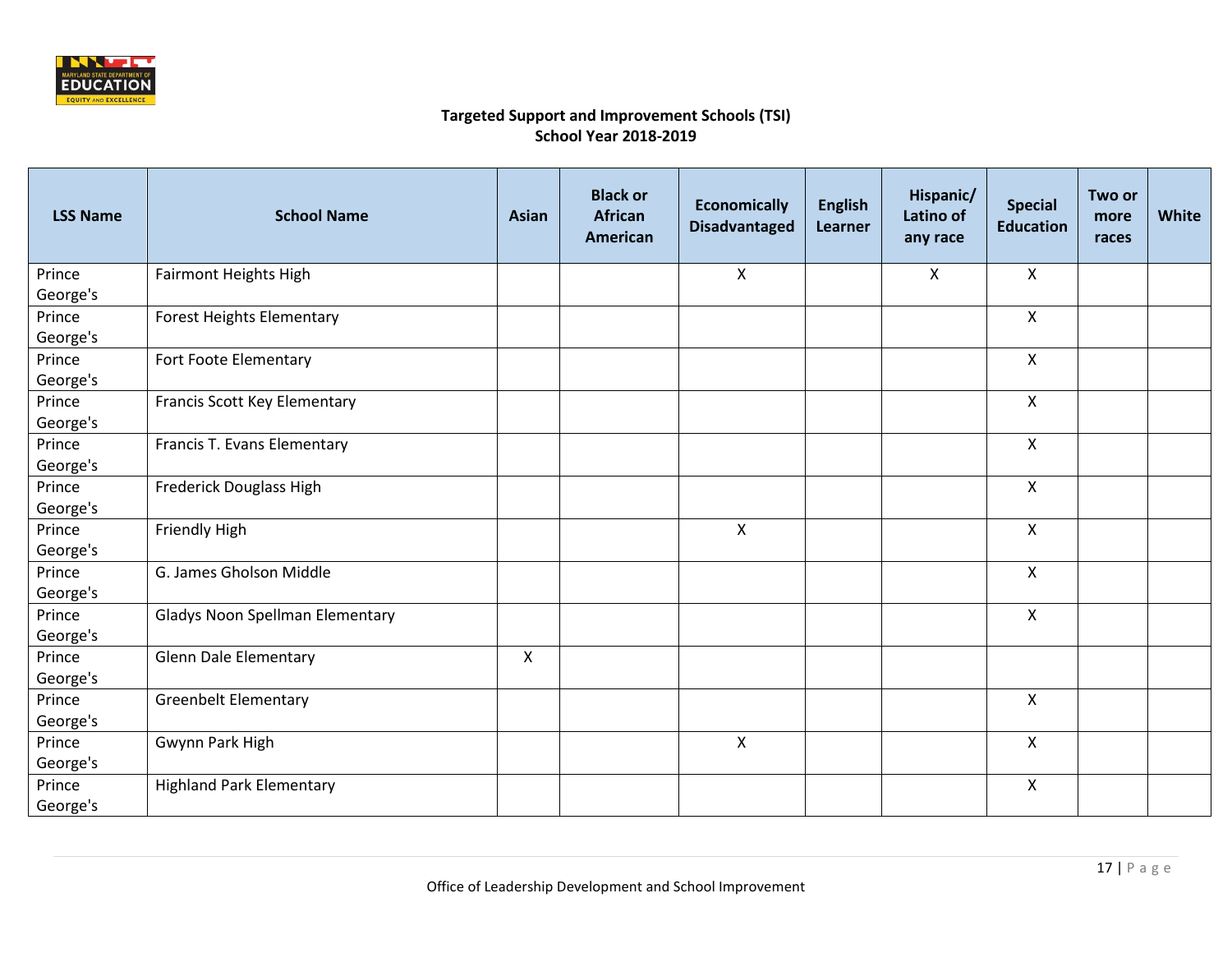

| <b>LSS Name</b> | <b>School Name</b>                     | Asian | <b>Black or</b><br><b>African</b><br><b>American</b> | <b>Economically</b><br><b>Disadvantaged</b> | <b>English</b><br>Learner | Hispanic/<br>Latino of<br>any race | <b>Special</b><br><b>Education</b> | Two or<br>more<br>races | <b>White</b> |
|-----------------|----------------------------------------|-------|------------------------------------------------------|---------------------------------------------|---------------------------|------------------------------------|------------------------------------|-------------------------|--------------|
| Prince          | <b>Hillcrest Heights Elementary</b>    |       |                                                      |                                             |                           | X                                  | X                                  |                         |              |
| George's        |                                        |       |                                                      |                                             |                           |                                    |                                    |                         |              |
| Prince          | <b>Hyattsville Elementary</b>          |       |                                                      |                                             |                           |                                    | $\mathsf{X}$                       |                         |              |
| George's        |                                        |       |                                                      |                                             |                           |                                    |                                    |                         |              |
| Prince          | Imagine Foundations at Leeland PCS     |       |                                                      | X                                           |                           |                                    |                                    |                         |              |
| George's        |                                        |       |                                                      |                                             |                           |                                    |                                    |                         |              |
| Prince          | Imagine Foundations at Morningside PCS |       |                                                      | $\mathsf{x}$                                |                           |                                    | $\mathsf{X}$                       |                         |              |
| George's        |                                        |       |                                                      |                                             |                           |                                    |                                    |                         |              |
| Prince          | Indian Queen Elementary                |       |                                                      | $\mathsf{X}$                                |                           |                                    |                                    |                         |              |
| George's        |                                        |       |                                                      |                                             |                           |                                    |                                    |                         |              |
| Prince          | J. Frank Dent Elementary               |       |                                                      |                                             |                           |                                    | $\mathsf{X}$                       |                         |              |
| George's        |                                        |       |                                                      |                                             |                           |                                    |                                    |                         |              |
| Prince          | John H. Bayne Elementary               |       |                                                      |                                             |                           |                                    | $\mathsf{X}$                       |                         |              |
| George's        |                                        |       |                                                      |                                             |                           |                                    |                                    |                         |              |
| Prince          | <b>Kettering Elementary</b>            |       |                                                      |                                             | X                         | X                                  | X                                  |                         |              |
| George's        |                                        |       |                                                      |                                             |                           |                                    |                                    |                         |              |
| Prince          | <b>Kingsford Elementary</b>            |       |                                                      |                                             |                           |                                    | X                                  |                         |              |
| George's        |                                        |       |                                                      |                                             |                           |                                    |                                    |                         |              |
| Prince          | Lamont Elementary                      |       |                                                      |                                             |                           |                                    | $\pmb{\times}$                     |                         |              |
| George's        |                                        |       |                                                      |                                             |                           |                                    |                                    |                         |              |
| Prince          | Largo High                             |       |                                                      | $\mathsf{x}$                                |                           |                                    | $\mathsf{X}$                       |                         |              |
| George's        |                                        |       |                                                      |                                             |                           |                                    |                                    |                         |              |
| Prince          | Laurel High                            |       |                                                      | $\pmb{\times}$                              | $\pmb{\times}$            |                                    | X                                  |                         | $\mathsf{x}$ |
| George's        |                                        |       |                                                      |                                             |                           |                                    |                                    |                         |              |
| Prince          | Magnolia Elementary                    |       |                                                      |                                             |                           |                                    | X                                  |                         |              |
| George's        |                                        |       |                                                      |                                             |                           |                                    |                                    |                         |              |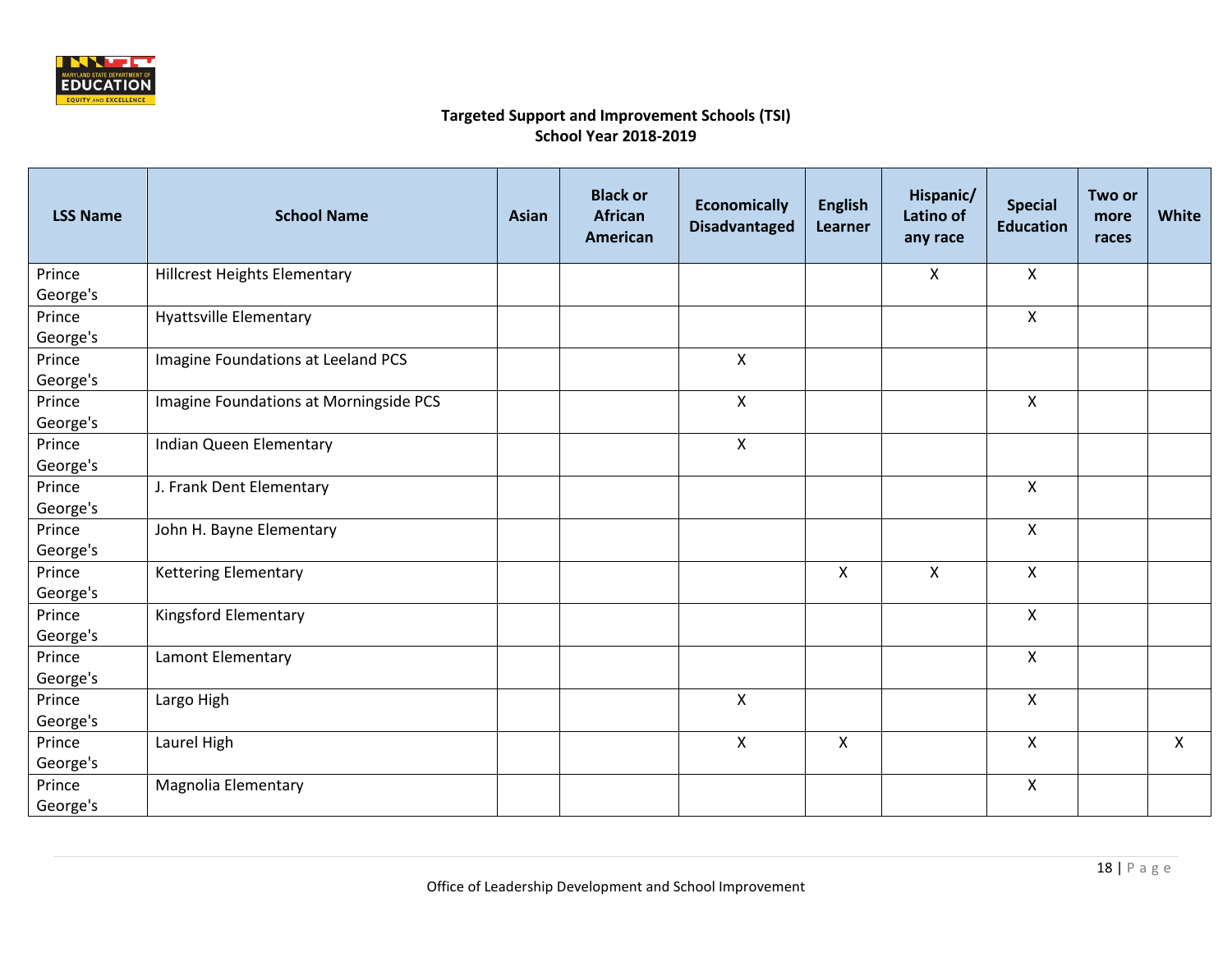

| <b>LSS Name</b> | <b>School Name</b>            | <b>Asian</b>       | <b>Black or</b><br><b>African</b><br><b>American</b> | <b>Economically</b><br><b>Disadvantaged</b> | <b>English</b><br>Learner | Hispanic/<br>Latino of<br>any race | <b>Special</b><br><b>Education</b> | Two or<br>more<br>races | White                     |
|-----------------|-------------------------------|--------------------|------------------------------------------------------|---------------------------------------------|---------------------------|------------------------------------|------------------------------------|-------------------------|---------------------------|
| Prince          | Mattaponi Elementary          |                    |                                                      | $\pmb{\times}$                              |                           |                                    |                                    |                         |                           |
| George's        |                               |                    |                                                      |                                             |                           |                                    |                                    |                         |                           |
| Prince          | Melwood Elementary            |                    |                                                      |                                             |                           |                                    | $\mathsf{X}$                       |                         |                           |
| George's        |                               |                    |                                                      |                                             |                           |                                    |                                    |                         |                           |
| Prince          | Northview Elementary          |                    |                                                      |                                             |                           |                                    | X                                  |                         |                           |
| George's        |                               |                    |                                                      |                                             |                           |                                    |                                    |                         |                           |
| Prince          | Oxon Hill Elementary          | $\pmb{\mathsf{X}}$ |                                                      |                                             |                           |                                    |                                    |                         | $\boldsymbol{\mathsf{X}}$ |
| George's        |                               |                    |                                                      |                                             |                           |                                    |                                    |                         |                           |
| Prince          | Oxon Hill High                |                    |                                                      |                                             | $\mathsf{X}$              |                                    | $\pmb{\times}$                     |                         |                           |
| George's        |                               |                    |                                                      |                                             |                           |                                    |                                    |                         |                           |
| Prince          | Parkdale High                 |                    |                                                      | $\mathsf{x}$                                | $\mathsf{X}$              |                                    |                                    |                         |                           |
| George's        |                               |                    |                                                      |                                             |                           |                                    |                                    |                         |                           |
| Prince          | Port Towns Elementary         |                    |                                                      |                                             |                           |                                    | X                                  |                         |                           |
| George's        |                               |                    |                                                      |                                             |                           |                                    |                                    |                         |                           |
| Prince          | Potomac High                  |                    |                                                      | $\pmb{\mathsf{X}}$                          | $\boldsymbol{\mathsf{X}}$ | $\mathsf{x}$                       | $\pmb{\times}$                     |                         |                           |
| George's        |                               |                    |                                                      |                                             |                           |                                    |                                    |                         |                           |
| Prince          | <b>Princeton Elementary</b>   |                    |                                                      |                                             | X                         |                                    | X                                  |                         |                           |
| George's        |                               |                    |                                                      |                                             |                           |                                    |                                    |                         |                           |
| Prince          | Robert R. Gray Elementary     |                    |                                                      |                                             |                           |                                    | $\pmb{\times}$                     |                         |                           |
| George's        |                               |                    |                                                      |                                             |                           |                                    |                                    |                         |                           |
| Prince          | Rosaryville Elementary        |                    |                                                      |                                             |                           | $\mathsf{X}$                       |                                    |                         |                           |
| George's        |                               |                    |                                                      |                                             |                           |                                    |                                    |                         |                           |
| Prince          | <b>Rose Valley Elementary</b> |                    |                                                      |                                             | $\mathsf{X}$              |                                    | $\pmb{\mathsf{X}}$                 |                         |                           |
| George's        |                               |                    |                                                      |                                             |                           |                                    |                                    |                         |                           |
| Prince          | Samuel Chase Elementary       |                    |                                                      |                                             |                           |                                    | $\mathsf{X}$                       |                         |                           |
| George's        |                               |                    |                                                      |                                             |                           |                                    |                                    |                         |                           |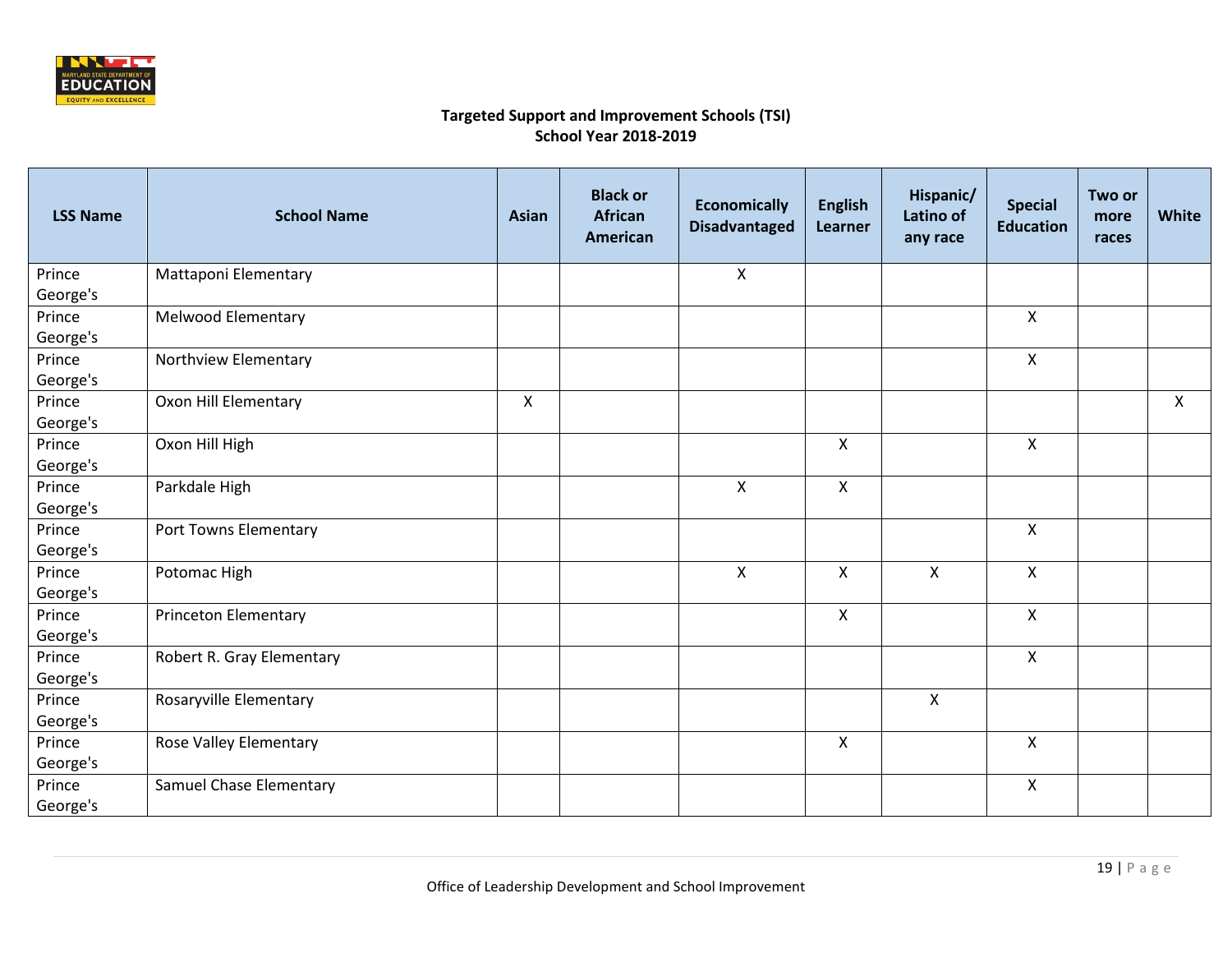

| <b>LSS Name</b> | <b>School Name</b>               | <b>Asian</b> | <b>Black or</b><br><b>African</b><br>American | <b>Economically</b><br><b>Disadvantaged</b> | <b>English</b><br>Learner | Hispanic/<br><b>Latino of</b><br>any race | <b>Special</b><br><b>Education</b> | Two or<br>more<br>races | <b>White</b> |
|-----------------|----------------------------------|--------------|-----------------------------------------------|---------------------------------------------|---------------------------|-------------------------------------------|------------------------------------|-------------------------|--------------|
| Prince          | Samuel P. Massie Academy         |              |                                               |                                             |                           |                                           | X                                  |                         |              |
| George's        |                                  |              |                                               |                                             |                           |                                           |                                    |                         |              |
| Prince          | Springhill Lake Elementary       |              |                                               |                                             |                           |                                           |                                    |                         | $\sf X$      |
| George's        |                                  |              |                                               |                                             |                           |                                           |                                    |                         |              |
| Prince          | <b>Suitland Elementary</b>       |              |                                               |                                             |                           |                                           | X                                  |                         |              |
| George's        |                                  |              |                                               |                                             |                           |                                           |                                    |                         |              |
| Prince          | Suitland High                    |              |                                               | X                                           |                           |                                           |                                    |                         |              |
| George's        |                                  |              |                                               |                                             |                           |                                           |                                    |                         |              |
| Prince          | Surrattsville High               |              |                                               | $\mathsf{X}$                                |                           | $\pmb{\mathsf{X}}$                        |                                    |                         |              |
| George's        |                                  |              |                                               |                                             |                           |                                           |                                    |                         |              |
| Prince          | <b>Tall Oaks High</b>            |              | X                                             | X                                           |                           |                                           |                                    |                         |              |
| George's        |                                  |              |                                               |                                             |                           |                                           |                                    |                         |              |
| Prince          | <b>Tayac Elementary</b>          |              |                                               |                                             |                           |                                           | X                                  |                         |              |
| George's        |                                  |              |                                               |                                             |                           |                                           |                                    |                         |              |
| Prince          | Thurgood Marshall Middle School  |              |                                               | X                                           |                           |                                           | X                                  |                         |              |
| George's        |                                  |              |                                               |                                             |                           |                                           |                                    |                         |              |
| Prince          | Valley View Elementary           |              |                                               |                                             |                           |                                           | $\mathsf{X}$                       |                         |              |
| George's        |                                  |              |                                               |                                             |                           |                                           |                                    |                         |              |
| Prince          | Walker Mill Middle               |              |                                               |                                             | $\pmb{\mathsf{X}}$        |                                           | $\pmb{\times}$                     |                         |              |
| George's        |                                  |              |                                               |                                             |                           |                                           |                                    |                         |              |
| Prince          | <b>William Beanes Elementary</b> |              |                                               |                                             |                           |                                           | $\mathsf{X}$                       |                         |              |
| George's        |                                  |              |                                               |                                             |                           |                                           |                                    |                         |              |
| Prince          | William Paca Elementary          |              |                                               |                                             |                           |                                           | $\pmb{\times}$                     |                         |              |
| George's        |                                  |              |                                               |                                             |                           |                                           |                                    |                         |              |
| Prince          | William W. Hall Academy          |              |                                               |                                             | X                         |                                           | X                                  |                         |              |
| George's        |                                  |              |                                               |                                             |                           |                                           |                                    |                         |              |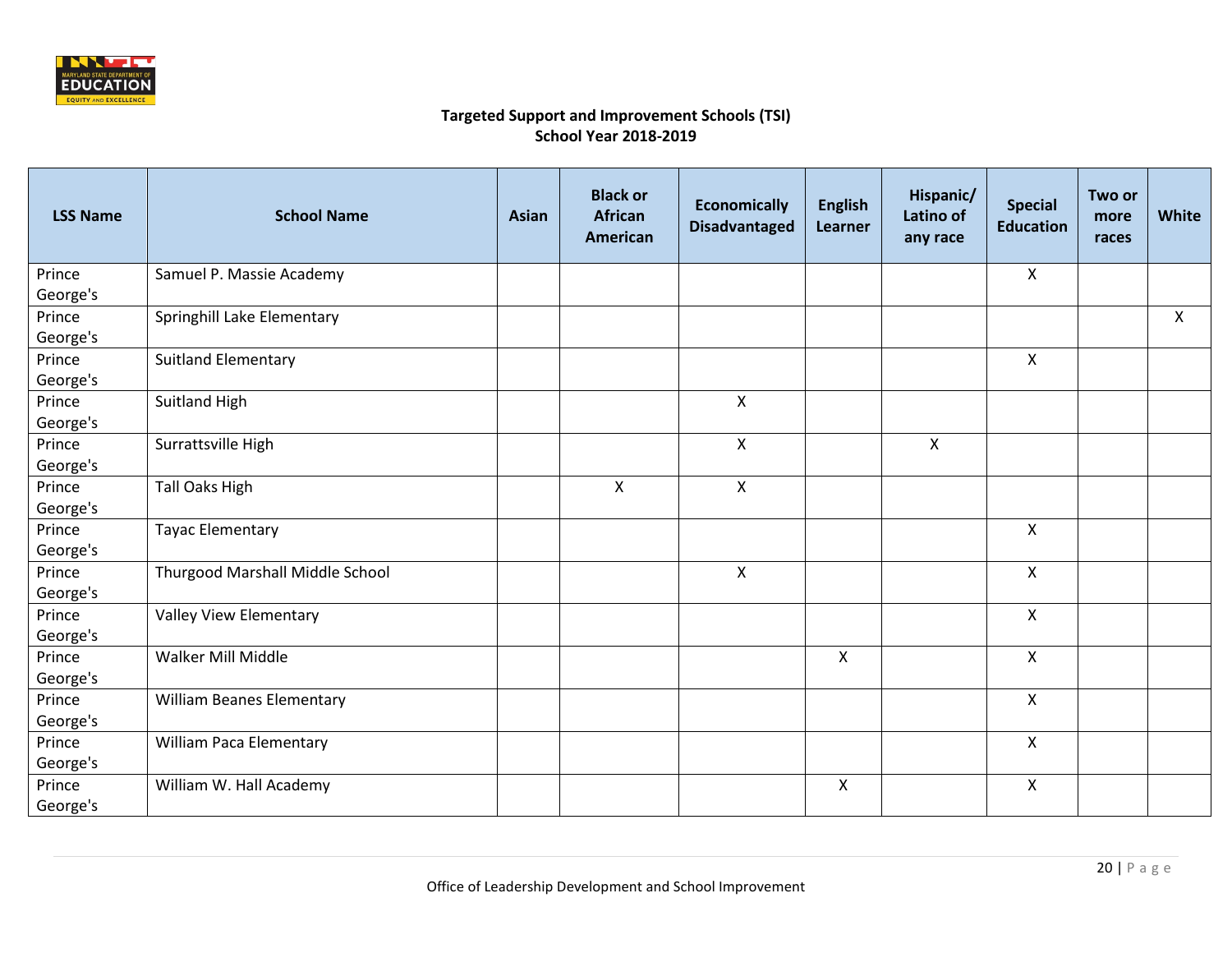

| <b>LSS Name</b> | <b>School Name</b>                  | Asian | <b>Black or</b><br><b>African</b><br><b>American</b> | <b>Economically</b><br><b>Disadvantaged</b> | <b>English</b><br>Learner | Hispanic/<br><b>Latino of</b><br>any race | <b>Special</b><br><b>Education</b> | Two or<br>more<br>races | <b>White</b> |
|-----------------|-------------------------------------|-------|------------------------------------------------------|---------------------------------------------|---------------------------|-------------------------------------------|------------------------------------|-------------------------|--------------|
| Prince          | <b>William Wirt Middle</b>          |       |                                                      |                                             |                           |                                           | X                                  |                         | X            |
| George's        |                                     |       |                                                      |                                             |                           |                                           |                                    |                         |              |
| Queen Anne's    | Sudlersville Elementary School      |       |                                                      |                                             |                           |                                           | X                                  |                         |              |
| Saint Mary's    | <b>Dynard Elementary</b>            |       |                                                      |                                             |                           |                                           | Χ                                  |                         |              |
| Saint Mary's    | George Washington Carver Elementary |       |                                                      |                                             |                           |                                           | X                                  |                         |              |
| Saint Mary's    | Leonardtown Elementary              |       |                                                      |                                             |                           |                                           | X                                  |                         |              |
| <b>SEED</b>     | The Seed School of Maryland         |       |                                                      |                                             |                           |                                           | X                                  |                         |              |
| Somerset        | Deal Island School                  |       |                                                      | X                                           |                           |                                           |                                    |                         |              |
| Somerset        | Greenwood Elementary School         |       |                                                      |                                             |                           |                                           | X                                  | X                       |              |
| Somerset        | Somerset 6/7 Intermediate School    |       |                                                      |                                             |                           |                                           | X                                  |                         |              |
| Talbot          | <b>Easton Middle</b>                |       |                                                      |                                             | X                         |                                           | X                                  |                         |              |
| Talbot          | St. Michaels Middle/High School     |       |                                                      |                                             |                           |                                           | X                                  |                         |              |
| Washington      | <b>Bester Elementary</b>            |       |                                                      |                                             |                           |                                           | X                                  |                         |              |
| Washington      | Emma K. Doub Elementary             |       |                                                      |                                             |                           |                                           | X                                  |                         |              |
| Washington      | Fountaindale Elementary             |       |                                                      |                                             |                           |                                           | X                                  |                         |              |
| Washington      | North Hagerstown High               |       |                                                      |                                             |                           |                                           | X                                  |                         |              |
| Washington      | Northern Middle                     |       |                                                      |                                             |                           |                                           | X                                  |                         |              |
| Washington      | Pangborn Elementary                 |       |                                                      |                                             |                           |                                           | X                                  |                         |              |
| Washington      | Western Heights Middle              |       |                                                      |                                             |                           |                                           | X                                  |                         |              |
| Wicomico        | <b>Bennett Middle</b>               |       |                                                      |                                             |                           |                                           | X                                  |                         |              |
| Wicomico        | Glen Avenue School                  |       |                                                      |                                             |                           |                                           | X                                  |                         |              |
| Wicomico        | James M. Bennett High               |       |                                                      | X                                           | X                         |                                           | X                                  |                         |              |